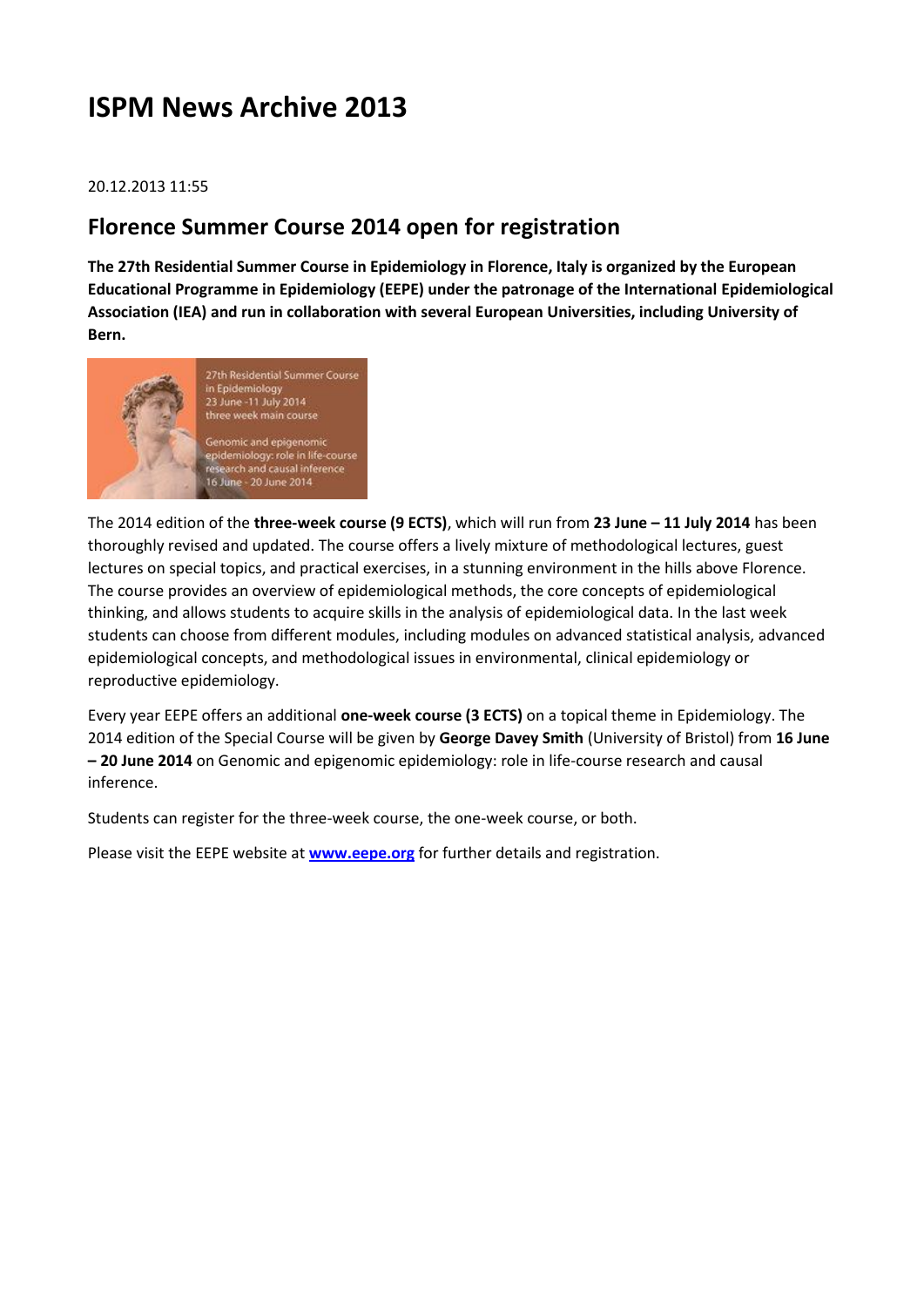# **PanCareLIFE: The Swiss Childhood Cancer Registry joins a European study on quality of life and late effects after childhood cancer**

**The project: PanCareLIFE is a 5-year (2013-8) EU Framework 7 Programme that studies the impact of treatment regimes on the long-term health of childhood cancer survivors. Specifically, PanCareLIFE will evaluate quality of life and the risks of lowered female fertility and loss of hearing. It will develop guidelines to preserve fertility and widely disseminate the results of this project. The European Union supports this project, and has contributed 6 million Euros in funding.**



**The Problem**: More effective therapies and better supportive care have increased survival rates after childhood cancer to nearly 80% in developed European countries, and this has resulted in a steady increase in the number of survivors in the population. However, the treatments that have increased survival are harsh and can have serious side-effects that decrease survivors' quality of life in the long term. The goal of [PanCareLIFE](http://www.pancarelife.eu/) is to raise the quality of life of those who survived cancer diagnosed before they were 25 to the same level as their peers who did not have cancer. PanCareLIFE uses observational data and molecular genetic studies to investigate late effects that reduce fertility and impair hearing (ototoxicity), and will assess health-related quality of life (HRQoL). Information gained from PanCareLIFE's studies will be incorporated into new guidelines for to preserve fertility.

**The Solution**: The number of survivors with late effects is small in any one country, but large cohorts are required to accurately estimate risk. PanCareLIFE has assembled a team of prominent investigators from eight European countries who will provide over 12,000 well-characterised research subjects, allowing PanCareLIFE to identify both genetic and non-genetic risk factors linked to decreases in fertility and ototoxicity. PanCARELife will also conduct studies that evaluate the effect of impaired fertility and ototoxicity on quality of life. PanCareLIFE will advance knowledge in survivorship studies by evaluating large cohorts with observational and genetic tools that increase understanding of individual risk factors. Survivors may then be stratified into groups, and thus benefit from more personalized, evidence-based, care. In the future, survivors can expect effective therapies to have less severe side effects, and will experience a seamless transition to long-term follow-up care These approaches will increase quality of life for those survivors whose cancer was diagnosed in childhood.

**Swiss participation**: The ongoing Swiss Childhood Cancer Survivor Study, a nationwide long-term follow-up study on quality of life, health problems and follow-up care after childhood cancer, provides the context for [Swiss Childhood Cancer Registry \(SCCR\)](http://www.kinderkrebsregister.ch/) participation in this project. SCCR will contribute data on HRQoL from more than 2200 survivors. The University of Bern, in collaboration with the University of Münster in Germany, will be responsible for the statistical analysis of HRQoL data from eight different European countries. Switzerland also contributes data on fertility and hearing problems from the Swiss childhood Cancer Survivor study and provides epidemiological and statistical expertise.

**Project Info**: PanCareLIFE is an EU FP7 project (Project No. 602030) funded by the FP7-HEALTH-2013- INNOVATION-1 HEALTH.2013.2.4.1-3 call: Investigator-driven supportive and palliative care clinical trials and observational studies HEALTH. Further information on Swiss participation in this study can be obtained from Prof. Claudia Kuehni [\(kuehni\[at\]ispm.unibe.ch\)](javascript:linkTo_UnCryptMailto() or Ms Rahel Kuonen (rkuonen [at]ispm.unibe.ch).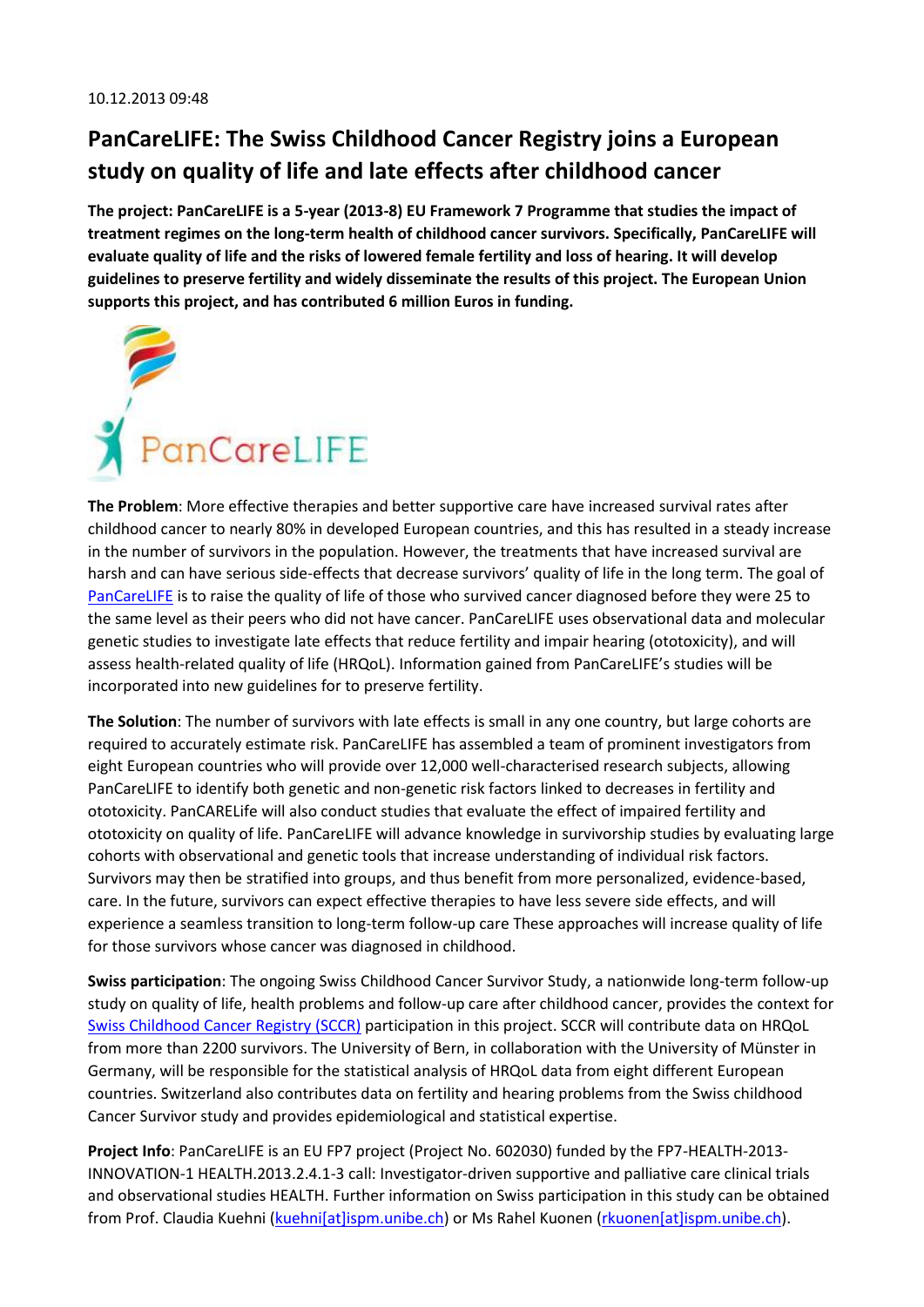# **First MADE student graduated**

**Stephanie Lesser, the first student participating at the Master of advanced studies in advanced epidemiology MADE, graduated in Rotterdam.**



The Master of advanced studies in advanced epidemiology MADE is an international postgraduate Master and was initiated in 2012. The ISPM of the University of Bern is one of the four European Universities participating in this programme. Stephanie Lesser started the programme in 2012 and spent five months at the ISPM Bern to carry out her Master research project and to write her Master thesis. Stephanie now concluded her studies and received the diploma during the NIHES Graduation Ceremony in Rotterdam. Congratulations, Stephanie!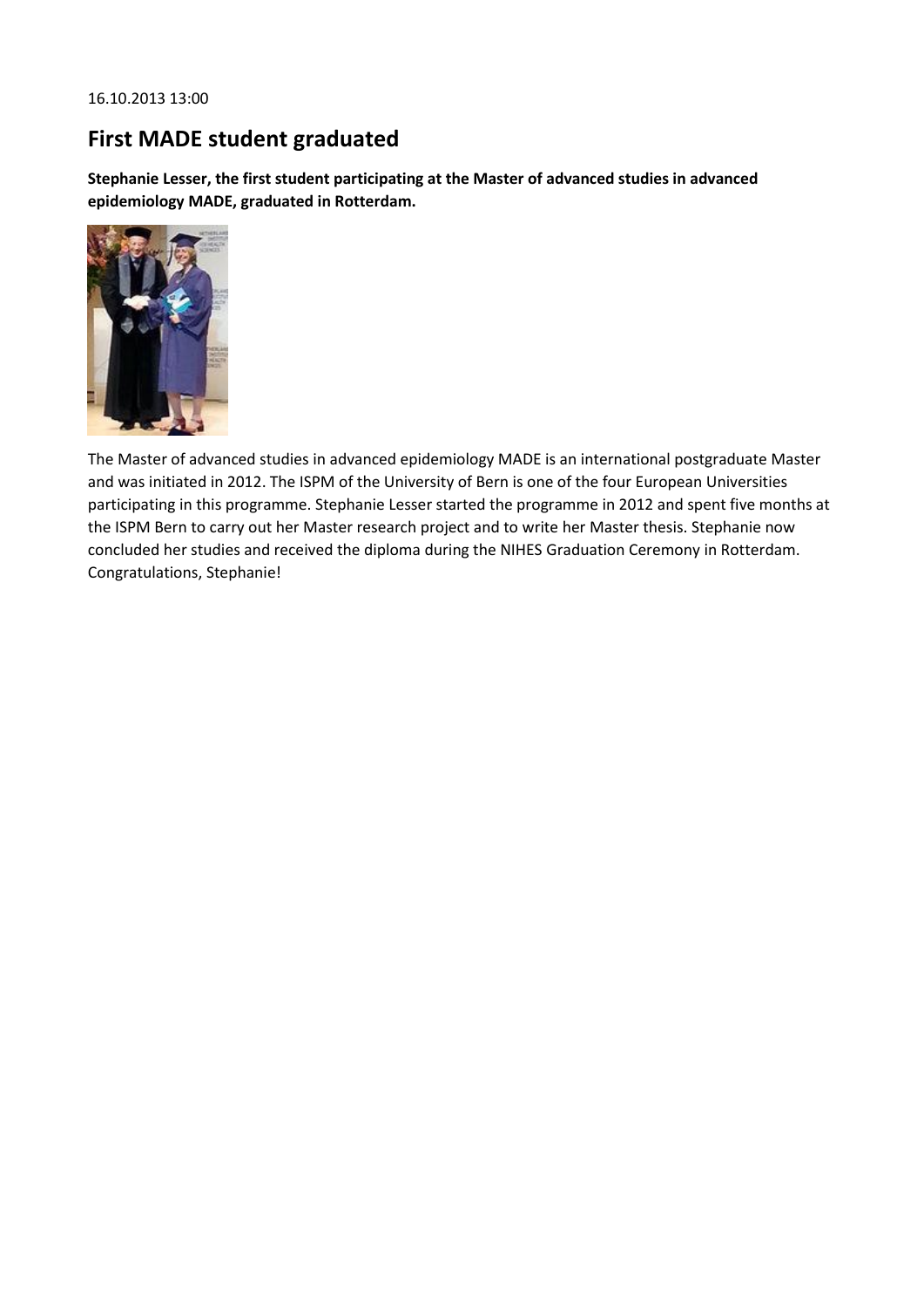## **Claudia Berlin wins Best Poster Award at GEOMED 2013**

**Claudia Berlin won a prize for her poster presentation on avoidable hospitalizations in Switzerland at the GEOMED Conference 2013 in Sheffield, UK.**



Avoidable hospitalizations are defined as hospitalizations for exacerbations of diseases which, if treated properly in primary health care, would not have happened. Avoidable hospitalizations are therefore indicators of access and quality of ambulatory care. Claudia's study documented the variation in avoidable hospitalizations across Switzerland and identified possible determinants, for example the structure of ambulatory care in different regions. Funded by the Federal Office of Public Health, the study used data of all hospital discharges in Switzerland from 2008 to 2010 and data of health care supply structures.

More and more issues are arising in public health which involve geography and medicine. [GEOMED](http://www.shef.ac.uk/scharr/sections/ph/conferences/geomed2013/history) is an international interdisciplinary conference that brings together statisticians, geographers, epidemiologists, computer scientists, and public health professionals to discuss methods of spatial analysis, as well as present and debate the results of such analyses.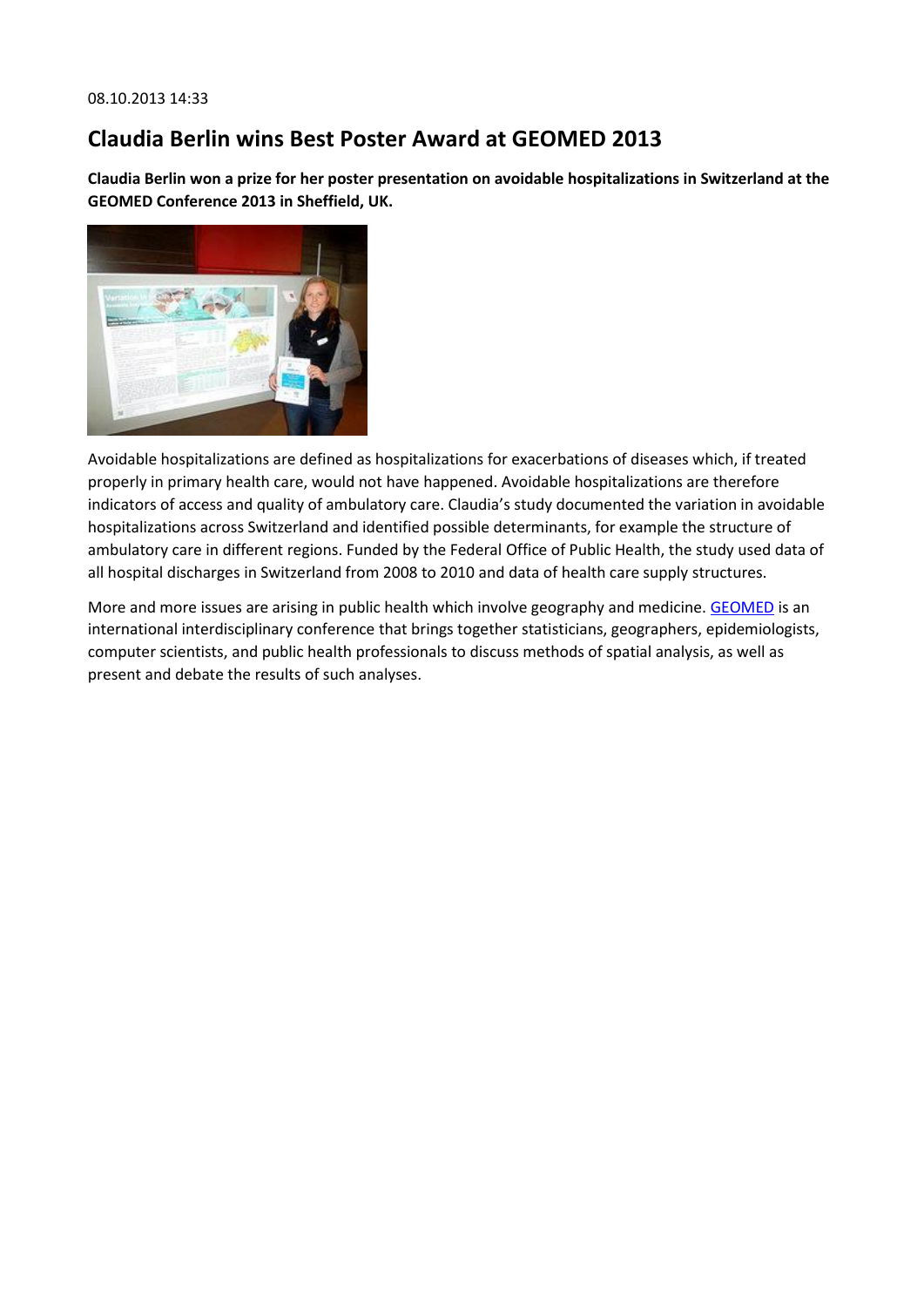03.09.2013 16:54

## **Cooper, the swimming ape**

**Together with South African colleagues ISPM's evolutionary medicine group published the first report on swimming apes in the American Journal of Physical Anthropology. It received massive media coverage worldwide.**



Two researchers from ISPM Bern (Nicole Bender) and the University of the Witswatersrand, South Africa (Renato Bender) published the first video-based observation of swimming and diving apes in the American Journal of Physical Anthropology in July 2013. They showed that instead of the usual dog-paddle stroke used by most terrestrial mammals, these animals use a type of breaststroke.

The researchers concluded that the swimming strokes peculiar to humans and apes might be the result of an earlier adaptation to an arboreal life. The media release of the University of Bern can be found [here.](http://www.kommunikation.unibe.ch/content/medien/medienmitteilungen/news/2013/videos_zeigen_erstmals_menschenaffen_beim_schwimmen/index_ger.html)

This publication led to worldwide media coverage, especially in online media. The University of the Witwatersrand found that the media coverage reached at least 63 million people worldwide. In Australia alone 164 websites reported on this study. The scientific news-website Alpha Galileo chose the picture of Cooper, the swimming chimpanzee, as the picture of the month in August 2013. Discovery Channel and Thompson Reuters TV are planning documentaries on the subject.

*(Picture copyright: Renato Bender)*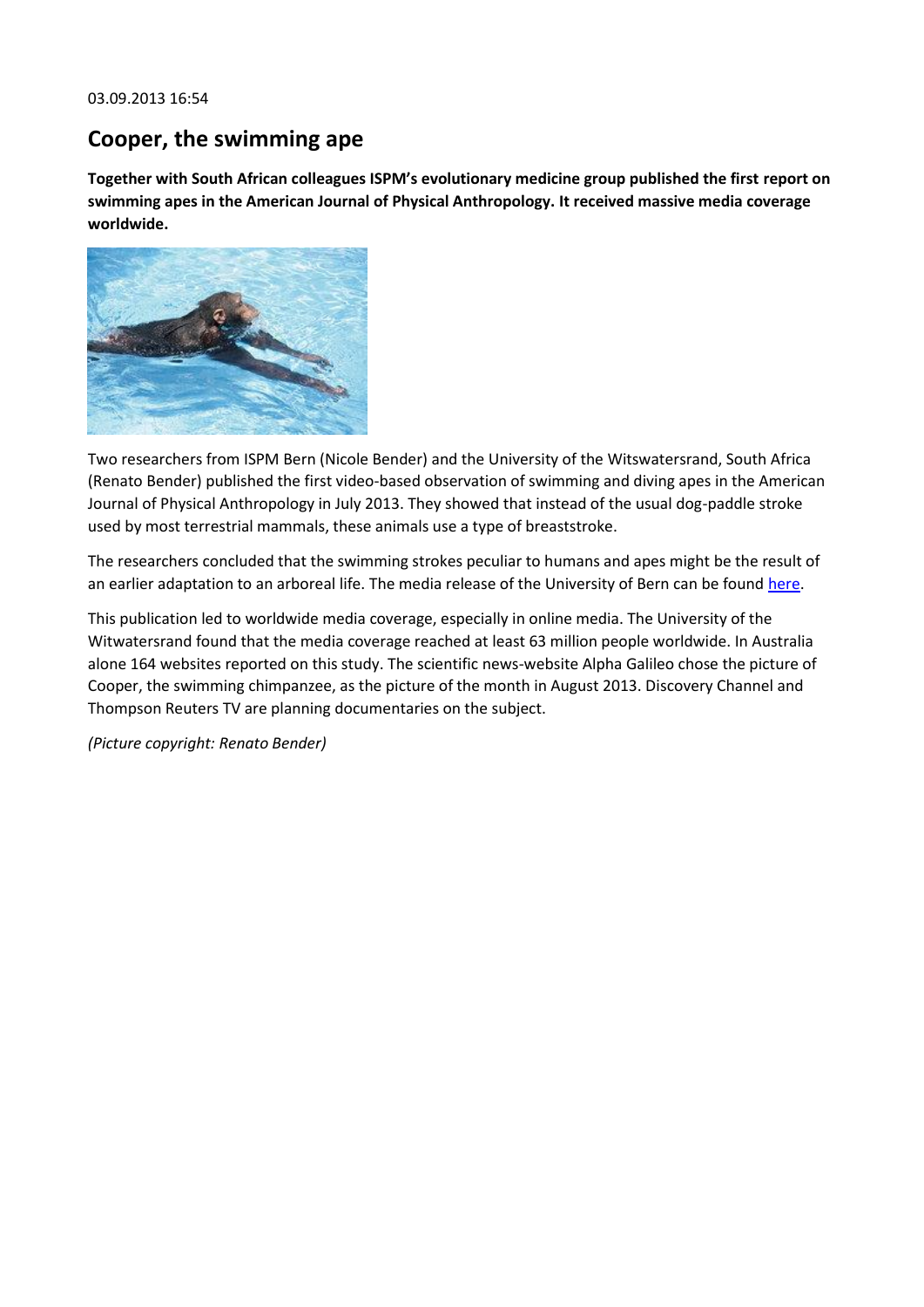## **SystemsX.ch project granted to ISPM researchers**

**Researchers of the ISPM successfully applied for an Interdisciplinary PhD (IPhD) project on the systems biology of antibiotic treatment for gonorrhoea.**



### SystemsX.ch

The Swiss Initiative in Systems Biology

The PhD project "Exploring response surfaces and synergistic interactions of antibiotic combination treatment for Neisseria gonorrhoeae" was awarded to Dr. Christian Althaus (main applicant) and Prof. Nicola Low (co-applicant) from the ISPM and Dr. Andrea Endimiani (co-applicant) from the Institute for Infectious Diseases (IFIK) at the University of Bern.

The project will adopt a systems biology approach to explore the impact of antibiotic combination regimens on the in vitro growth kinetics of N. gonorrhoeae using microbiological experiments and mathematical modeling.

SystemsX.ch (The Swiss Initiative in Systems Biology) supports interdisciplinary research and education to promote the future generation of systems biologists.

Read more: [SystemsX.ch newsletter](http://www.systemsx.ch/communication/systemsxch-communication/x-change/x-change-full-article-results-7th-call/)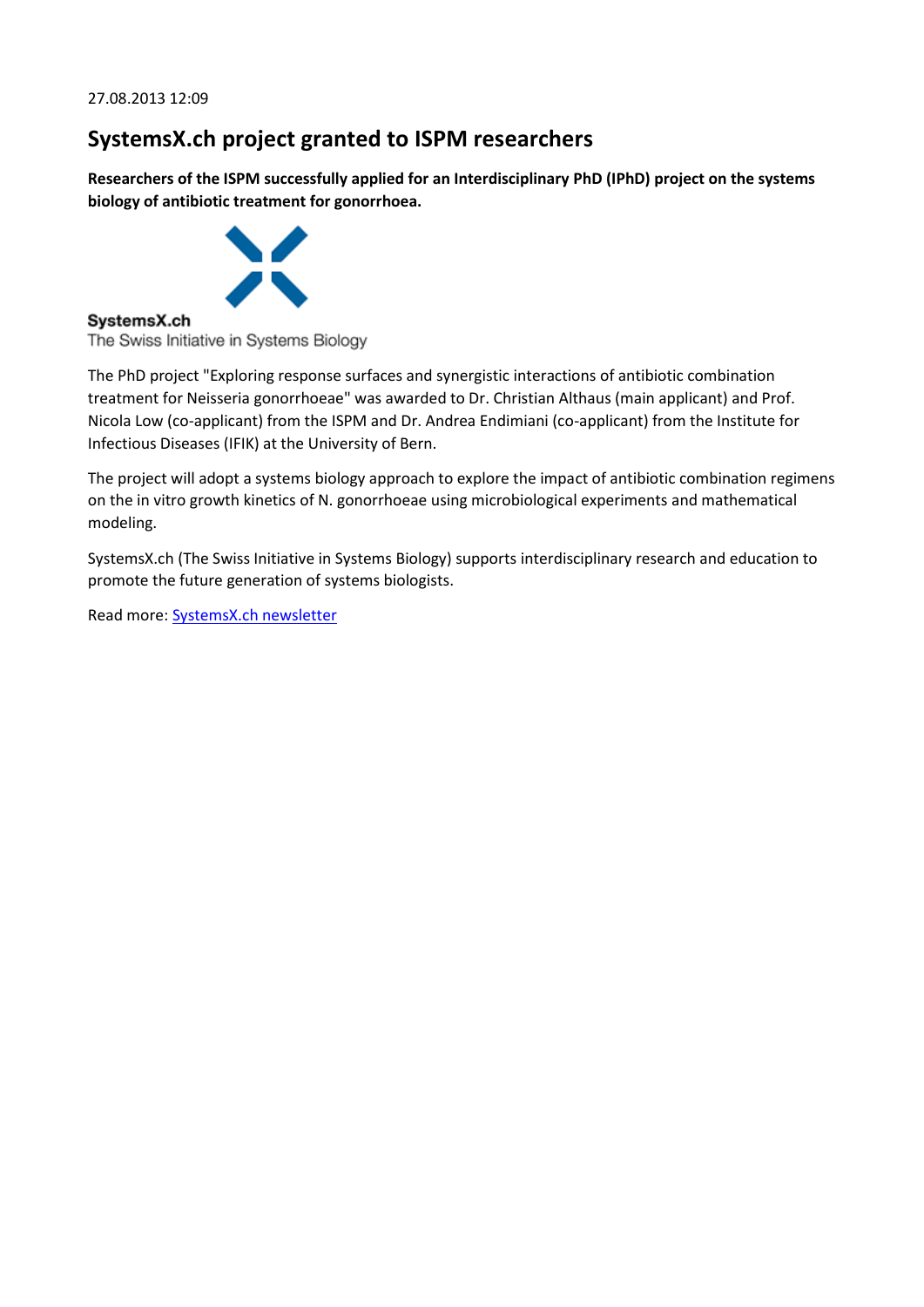## **Epidemiology Winter School 2014 in Wengen - registration now open!**

**The Winter School takes place in January during the week following the International Lauberhorn ski race, when Wengen is calm, with few people on the slopes. Students stay on site and work hard in the mornings. They then have an extended break to review course materials, catch up on emails or (more likely) go skiing or snowboarding. We reconvene at 5 pm for computer or practical sessions.**



We offer **6 courses** in 2014 which run for 3 days, either from Monday to Wed or Thurs to Sat, during the week of **20-25 January, 2014.** Each course earns 1.5 ECTS.

- **Causal inference in observational epidemiology** Prof. Miguel Hernan, Harvard University, Prof. Marcel Zwahlen, University of Bern
- **Indirect comparisons and network meta-analysis: Evidence synthesis with multiple treatments** Prof. Julian Higgins, University of Bristol, Dr. Georgia Salanti, University of Ioannina
- **Writing a journal article – and getting it published** Dr. Kali Tal, University of Bern
- **Statistical analysis with missing data using multiple imputation and inverse probability weighting** Prof. James Carpenter, University of London, Dr. Manuel Koller and Dr. Kurt Schmidlin, University of Bern
- **Applied Bayesian statistics** Prof. Marcel Zwahlen and Dr. Sandro Gsteiger, University of Bern, Dr. Beat Neuenschwander, Novartis
- **Mathematical modeling in infectious disease epidemiology** Prof. Sebastian Bonhoeffer, ETH Zurich, Dr. Christian Althaus and Prof. Nicola Low, University of Bern

**Our website is now open for bookings.** The number of participants is limited – book early to avoid disappointment.

The website of the Swiss Epidemiology Winter School can be foun[d here.](http://www.epi-winterschool.org/)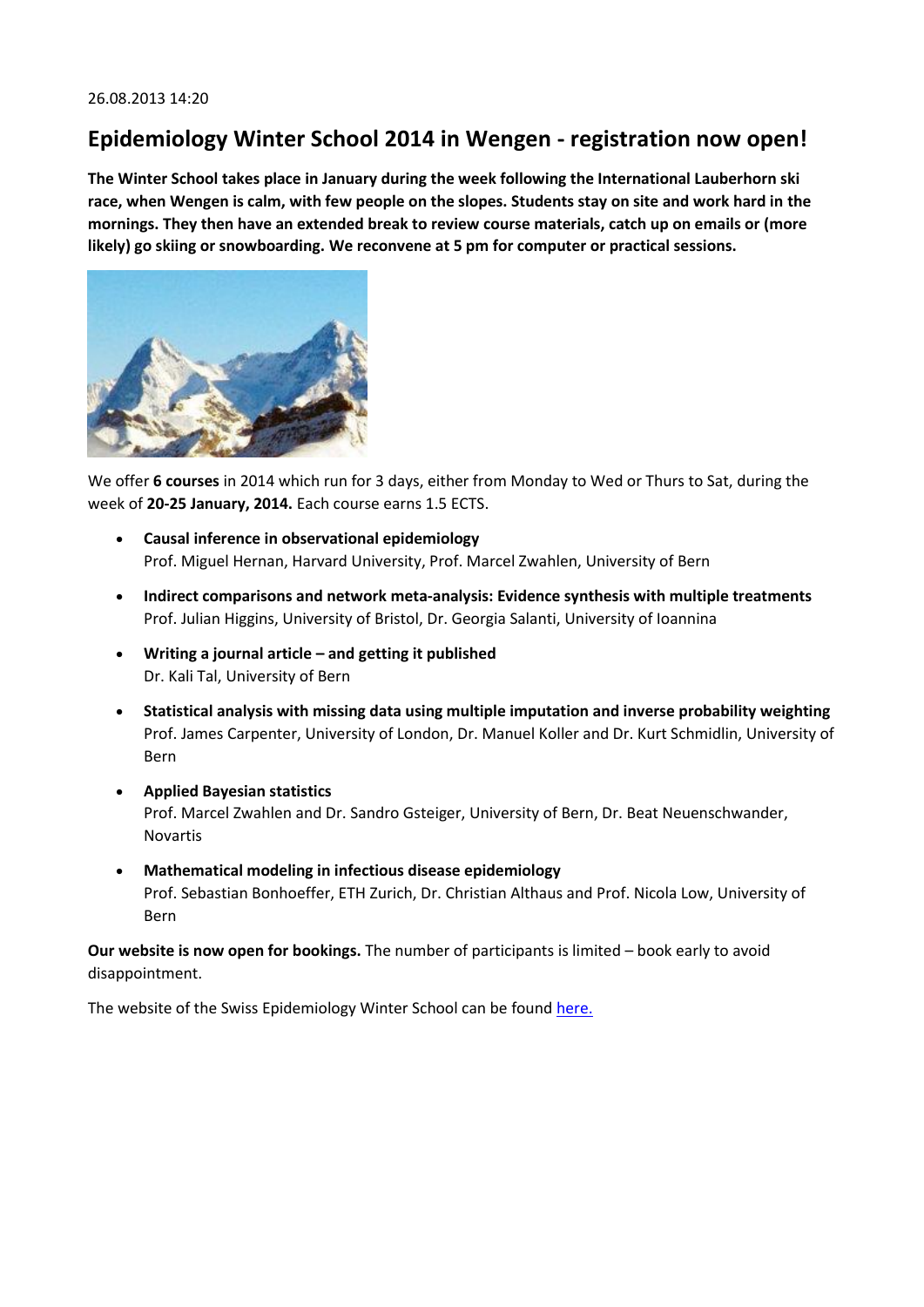## **A new asthma prediction tool for children**

**A simple tool developed at the ISPM Bern helps to predict later asthma in preschool children with recurrent wheeze or cough**



Many preschool children suffer from wheeze or chronic cough. These children visit frequently their doctor, are often hospitalized and receive various treatments. Fortunately only few of them develop chronic asthma at school-age. Others have transient problems, which gradually disappear. It is important to anticipate which children are more likely to develop asthma at school-age. This knowledge improves clinical decision-making, allows comforting worried parents and enables researchers to include the right children into research studies. Several tools for improving prediction of later asthma in symptomatic toddlers have been developed. However, some are difficult to use in clinical practice, while other tools have methodological limitations.

In an original article in The Journal of Allergy and Clinical Immunology (JACI) Pescatore et al. present their new asthma prediction tool. They used data from 1-3 year old children from Leicestershire, UK, who had visited their doctor for wheeze or recurrent cough. Using information on symptoms at preschool-age, the authors developed a statistical model to predict presence of asthma 5 years later. The tool uses only information which can easily be collected in primary care and is non-invasive (e.g. does not rely on blood tests). In addition, the tool has been developed in a standardized way, avoiding limitations of previous instruments such as overfitting.

Of the 1226 preschool children with wheeze or recurrent cough in this study only 345 (28%) had asthma 5 years later. The prediction tool consists of 10 items, which sum up to a maximum score of 15. The items include: gender, age, parental history of asthma, presence of eczema, presence of wheeze apart from colds, of frequent wheeze, of wheeze disturbing daily activity, of wheeze accompanied by shortness of breath and of wheeze triggered by exercise and by inhaled allergens (house dust, pollen or pets dander). Despite being so simple, the tool performs similarly or better compared to previously published instruments.

In summary, the new tool represents a simple, low-cost and non-invasive method to predict the risk for later asthma in symptomatic pre-school children and is ready to be tested in other populations.

**Links:**

• [Abstract](http://www.ncbi.nlm.nih.gov/pubmed/23891353) [Medienmitteilung der Universität Bern](http://www.kommunikation.unibe.ch/content/medien/medienmitteilungen/news/2013/kinder_asthma/index_ger.html)

### **Authors:**

Anina M. Pescatore, Cristian M. Dogaru, Lutz Duembgen, Michael Silverman, Erol A. Gaillard, Ben D. Spycher, Claudia E. Kuehni

**Picture reference:** Tradimus (Own work), [CC-BY-SA-3.0](http://creativecommons.org/licenses/by-sa/3.0)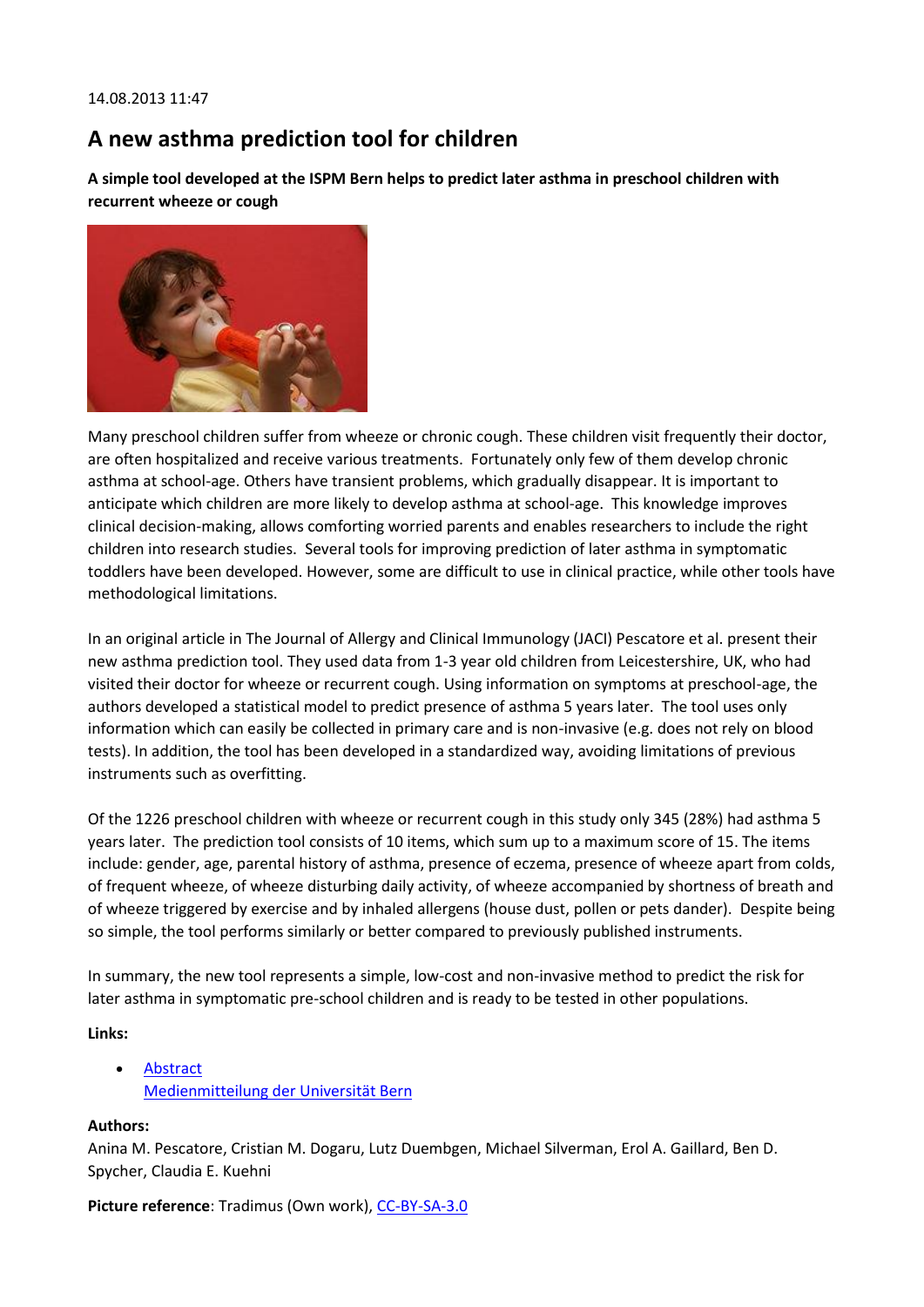### **ISPM seminars 2013/2014**

**The 2013/2014 seminar programme released today includes 12 talks by speakers from Switzerland, the Netherlands, Germany, Canada, and the United States.**

| <b>Teller</b>                               | <b>THE ANE OVER</b>       | <b>Venture</b>                                                                                                                                                                                |
|---------------------------------------------|---------------------------|-----------------------------------------------------------------------------------------------------------------------------------------------------------------------------------------------|
| <b>IT-AquilAtt</b><br>Minister              | 74.92<br><b>Circle</b>    | Represent to focusing in AA/p 3/9 and discrimentary attentions.<br>and adungul<br>INVESTIGATION OF LODGE SERVICES CONTROL MUSIC.                                                              |
| M. Serienter 2013<br><b>VW WATCHER</b>      | 16:00<br><b>Purfer</b>    | Pluguilità C-salifamis america availa refra legali. Enga in Califamiandi<br>the study was performance and consider the state of the state of                                                  |
| TO ORIGINAL 2018<br><b>ENVIRONO</b>         | Te 2D<br><b>SINS</b>      | Reichte Krep zum Harten und Freien and eine Elbrech-<br>mal stave rate and writes services interfall                                                                                          |
| 22 Obuder 2013<br>pietrad                   | $16 - 10$<br>ning)        | Carenzo di evic conditioni hundiato with cosaurhoto.<br>ation afford and programs inquiry<br>For data Hawe Knowly of Several                                                                  |
| 21 PERMIT DILLY<br>Tankirkin                | 14.95<br><b>DOM NO</b>    | An gring case were alabeled middle joint sending should lose.<br>existenci to concent include inscriptions.<br>Dr. George Seleral American Inference & Greater                                |
| <b>ID Divine By D.C.</b><br><b>Detailed</b> | 16.00<br>Scriber No. 1976 | Machwach established in Thier edited as a consecutive for excess when<br>explorated association board outsiders.<br>For Gri Manhan of provide Development and Divouwhere."<br>Marketing Barks |

The first seminar will be given by Erika von Mutius from LMU Munich on exposure to farming in early life and development of asthma and allergy. Other speakers include Gillian Hawker on the fallacy of ignoring comorbid chronic conditions in patients with osteoarthritis, Georgia Salanti on advanced models for metaanalyses, Marcel Tanner on malaria vaccines, and Milo Puhan on putting evidence into context. The Christmas Seminar in December will be given by Urs Wiesmann from the Centre for Development and Environment at the University of Bern on his experiences when performing transdisciplinary research for sustainable development on 4 different continents.

Please check ou[t the programme](http://www.ispm.ch/fileadmin/doc_download/Seminare/Zyklus_2013-2014/Seminarprogramm_ISPM_2013-2014.pdf) and come along.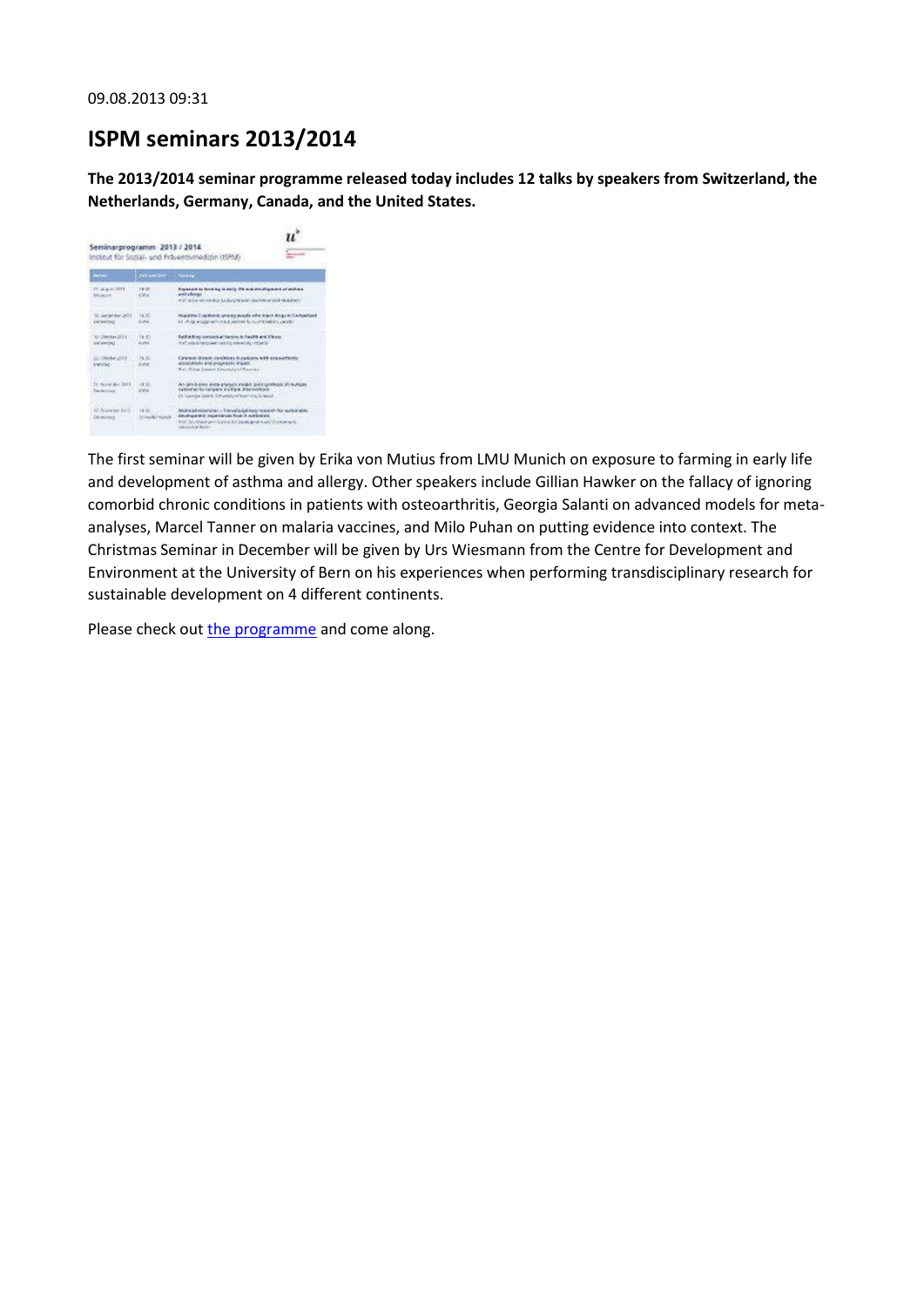## **Swiss Meeting for Infectious Disease Dynamics 2013**

**The fourth meeting - SMIDDY 2013 - will take place at the ETH in Zurich on Friday, 13 September 2013.**



The one-day meeting focuses on the field of mathematical, computational and statistical modeling of infectious disease dynamics. Topics include within-host and between-host dynamics of infectious diseases in both humans and animals.

The aim of the meeting is to bring together researchers from different fields within Switzerland, ranging from fundamental research to public health policy making. Several research groups will have the opportunity to present their work in a dedicated forum, learn about other projects and foster future collaborations.

### **Invited Speakers**

- Prof. Dr. Niel Hens, Interuniversity Institute of Biostatistics and Statistical Bioinformatics, Hasselt University, Diepenbeek, Belgium
- Dr. Theodore Kypraios, School of Mathematical Sciences, University of Nottingham, United Kingdom
- Prof. Dr. Amalio Telenti, Institute of Microbiology, Lausanne University Hospital and University of Lausanne, Switzerland

There is no registration fee. Abstracts can be submitted until July 31 and registration is open until August 31.

**Website:** [www.smiddy.ch](http://www.smiddy.ch/)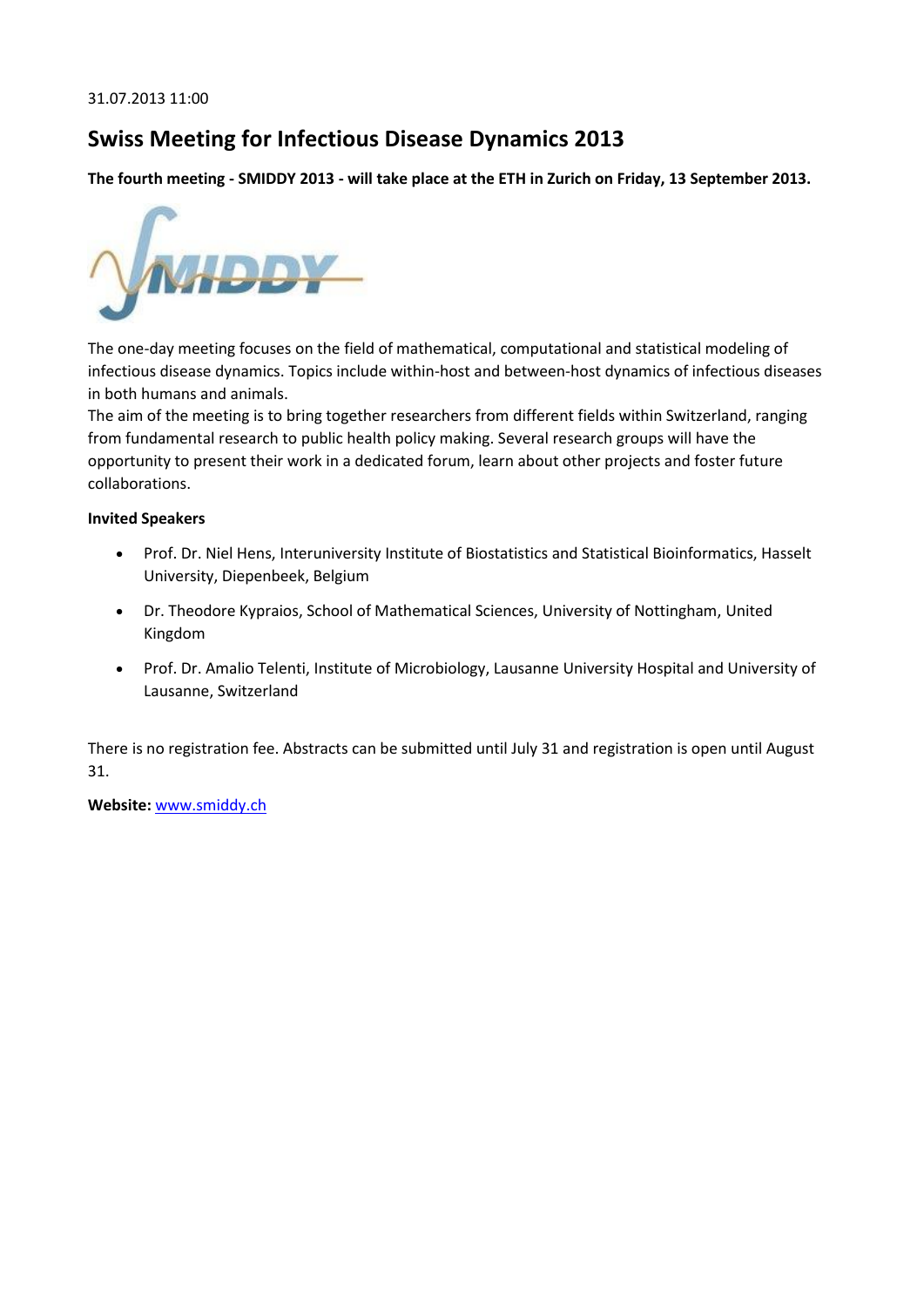# **Different psychotherapeutic treatments for depression have similar benefits**

**Evidence that different psychotherapeutic interventions have comparable effects was found by a team at the ISPM and the University of Amsterdam, after they conducted a network meta-analysis with more than 15,000 patients. The study, published in PLOS Medicine, also found that the effect of treatment was considerably overestimated in smaller studies, but no large studies were available for some types of psychotherapeutic intervention.**



Depression is a common condition, affecting one in six people at some point in their lives. Psychotherapy is a much desired treatment option for such patients. Debates about the relative effectiveness of different psychotherapeutic treatments are heated. For the first time, a published network meta-analysis summarizes all available evidence from all psychotherapy trials on depression, up to 2012. Similar benefits were found for psychotherapeutic interventions, and all of them were effective compared to waitlist. Differences in patient characteristics, treatment settings, and type of depression did not alter the general findings. Effects were moderately large (0.62 and above). Scientific support for claims of beneficial effect was stronger for psychotherapies that had been more frequently tested, and tested in larger studies, including cognitive behavioural therapy, interpersonal therapy, and problem-solving therapy. These findings suggest that patients with depression would benefit from discussing different psychotherapeutic options with health care providers in order to select the type of psychotherapy that is most suitable and best available.

Link:<http://www.plosmedicine.org/article/info%3Adoi%2F10.1371%2Fjournal.pmed.1001454>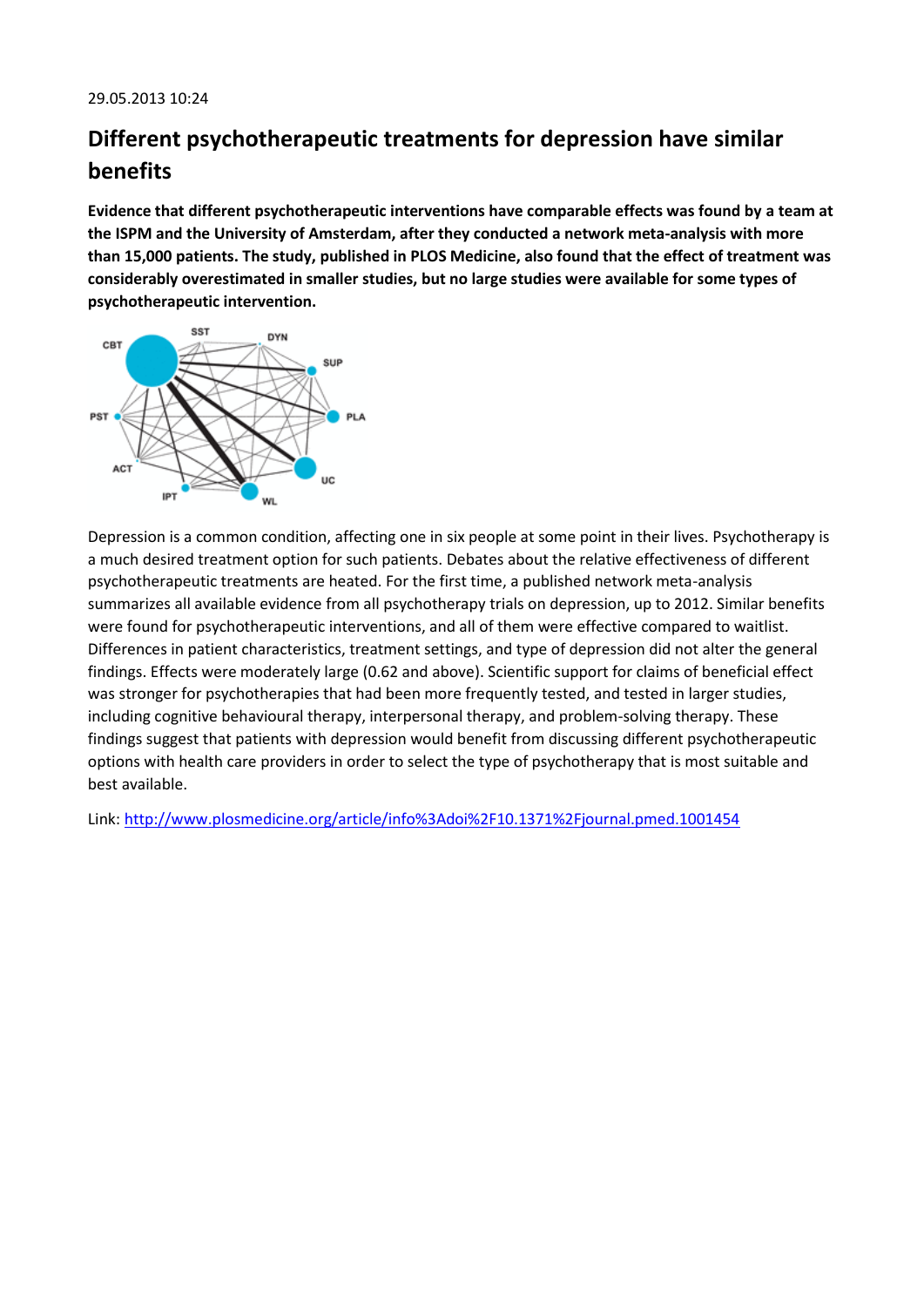## **Bars in der Nachbarschaft können Gesundheit gefährden**

**Das Leben in einem Quartier mit vielen Bars und Restaurants mag abwechslungsreich und amüsant sein, es kann aber auch die Gesundheit gefährden. Dies haben Epidemiologen des Instituts für Sozial- und Präventivmedizin der Universität Bern in einer heute Mittwoch veröffentlichten Studie gezeigt. Das Risiko, an alkoholbedingten Krankheiten zu sterben, steigt mit zunehmender Dichte von Lokalen um den Wohnort.**



Mit einem geschätzten Konsum von 11,5 Litern reinem Alkohol pro Kopf und Jahr liegt die Schweiz in der WHO-Rangliste von 185 Ländern in den Top 20. Alkoholmissbrauch wird heute mit über 20 verschiedenen Erkrankungen in Verbindung gebracht, unter anderem mit mehreren psychischen Erkrankungen, Leberveränderungen sowie neurologischen Erkrankungen. Aber auch das Risiko für Herz-Kreislauferkrankungen sowie Krebs ist erhöht.

Ein Forschungsteam um Professor Matthias Egger hat nun in einer Kohortenstudie in der Schweiz untersucht, inwieweit Bars, Restaurants und Hotels in der Nachbarschaft das Risiko beeinflussen, an einer alkoholbedingten Erkrankung zu sterben. Die Berner Epidemiologen bestimmten dazu einerseits die Anzahl solcher Verkaufsstellen im Umkreis von einem Kilometer um den Wohnort und andererseits die Gehdistanz zum nächsten Alkoholausschank. Beides hängt mit dem Risiko zusammen, an alkoholbedingten Erkrankungen zu sterben, wie ihre Studie zeigt. «Interessanterweise wirkt sich schon eine leicht grössere Distanz zur nächsten Bar positiv auf das Sterberisiko aus», sagt Egger. Dieses Resultat bleibt auch dann bestehen, wenn für individuelle Risikofaktoren wie Bildung, beruflicher Status, Beschäftigung, Zivilstand oder Elternschaft sowie für geographische Faktoren – etwa urbane oder ländliche Umgebung, Sprachregion und sozioökonomischder Status der Nachbarschaft – korrigiert wird.

Die WHO führe eine Reduktion der Alkoholverkaufsstellen als Prävention von Alkoholmissbrauch auf, sagt Egger. Im «Nationalen Programm Alkohol» des Bundes werde zwar die Einschränkung des Alkoholverkaufs zu gewissen Zeiten, nicht aber die Reduktion der Verkaufsstellen an sich als mögliche Strategie erörtert.

Egger gibt zur Berner Studie jedoch zu bedenken, dass diese keinen kausalen Zusammenhang zwischen der Dichte von Bars und der Sterberate feststellen konnte. So sage die Studie nichts über den tatsächlichen Alkoholkonsum der einzelnen aus. Verkaufsstellen von Alkohol über die Gasse, wie Supermärkte oder Tankstellenshops konnten aufgrund fehlender Daten ebenfalls nicht analysiert werden.

Es könne auch nicht ausgeschlossen werden, dass Leute mit Alkoholproblemen vermehrt in Gebiete mit mehr Alkoholverkaufsstellen zögen. In der Studie wurden die Daten von 4,4 Millionen Menschen analysiert die zum Zeitpunkt der Volkszählung 2000 in der Schweiz wohnten und 30 bis 94 Jahre alt waren. Vom 5. Dezember 2000 bis zum 31. Dezember 2008 wurden 10'878 Todesfälle in Zusammenhang mit alkoholbedingten Erkrankungen verzeichnet. Das Projekt ist Teil der vom Schweizerischen Nationalfonds und vom Bundesamt für Statistik unterstützten Schweizer Kohortenstudie (Swiss National Cohort).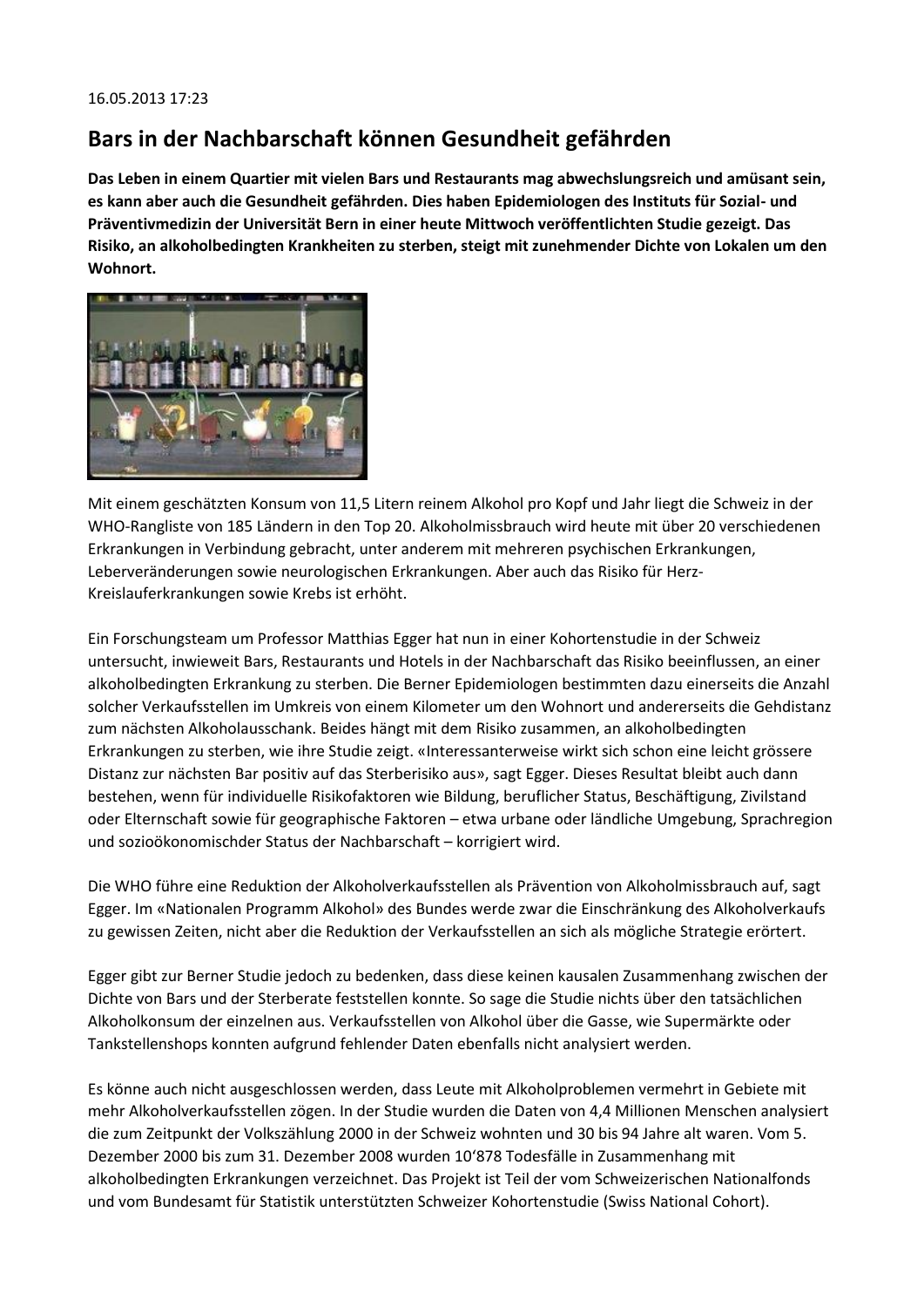### **Angaben zur Studie:**

Spoerri A, Zwahlen M, Panczak R, Egger M, Huss A; Swiss National Cohort: *Alcohol-selling outlets and mortality in Switzerland-the Swiss National Cohort.*, Addiction, 13. Mai 2013, doi: 10.1111/add.12218

### **Kontakt:**

Prof. Dr. Matthias Egger, Institut für Sozial- und Präventivmedizin Bern Tel: 031 631 35 01 / 079 239 97 17 e-Mail[: egger\[at\]ispm.unibe.ch](javascript:linkTo_UnCryptMailto()

Quelle: [Medienmitteilung](http://www.kommunikation.unibe.ch/content/medien/medienmitteilungen/news/2013/alkohol/) der Universität Bern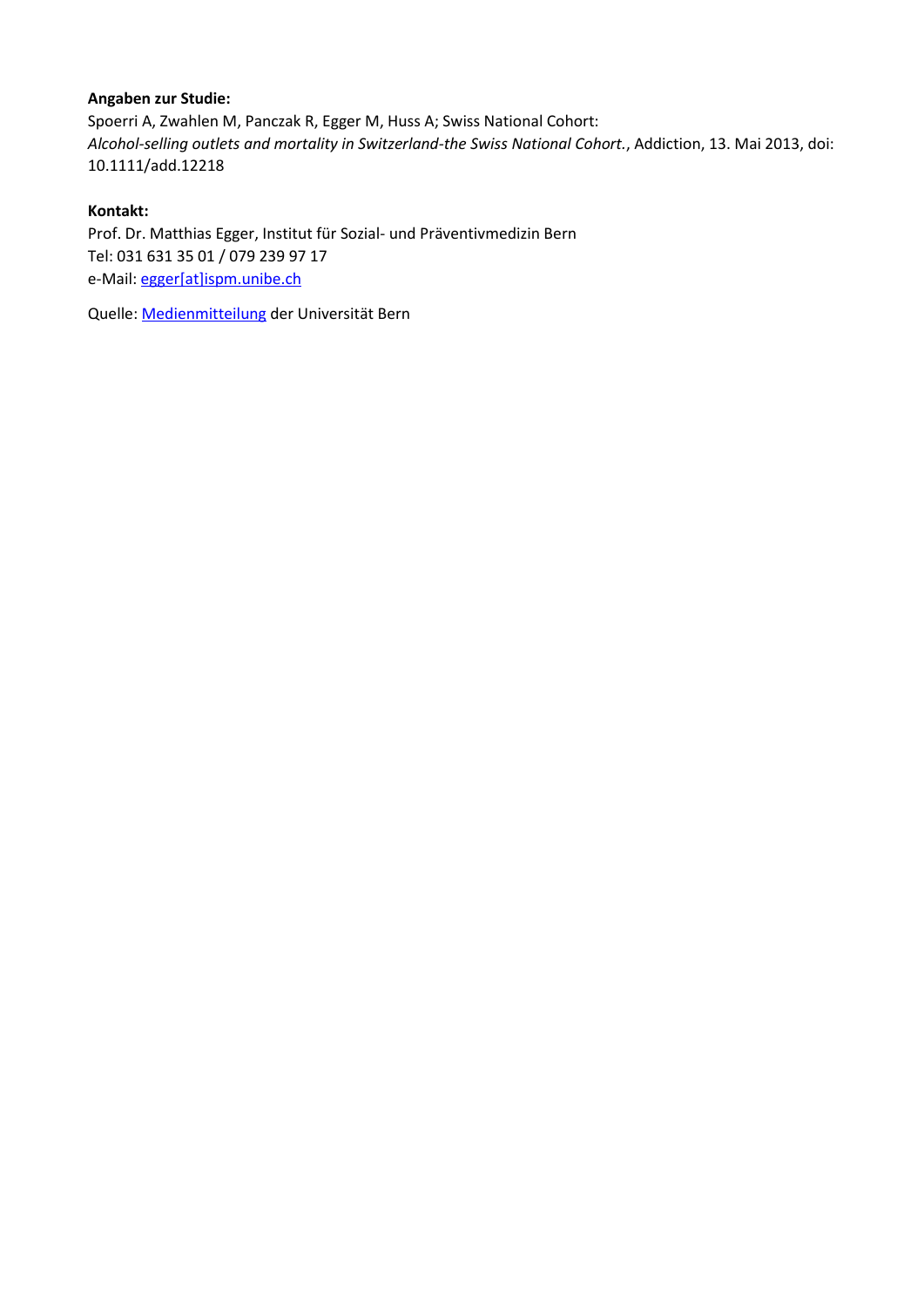### **Hoch oben lebt es sich länger**

**Die Bewohner der oberen Stockwerke eines Hauses leben im Schnitt länger als ihre Nachbarn im Parterre. Dies ergab eine im «European Journal of Epidemiology» veröffentlichte Studie der Universität Bern. Die Forscher vermuten soziale Unterschiede als Grund für das unterschiedliche Sterberisiko. Allerdings sterben in den oberen Stockwerken mehr Menschen durch Sprünge aus grosser Höhe.**



Wer in einem mindestens vierstöckigen Haus in einem oberen Stockwerk wohnt, hat meist nicht nur die bessere Aussicht als die Nachbarn weiter unten, er kann diese auch länger geniessen. Das Team um Professor Matthias Egger und Radoslaw Panczak vom Institut für Sozial- und Präventivmedizin der Universität Bern hat in einer Kohortenstudie gezeigt, dass Menschen im untersten Stock ein deutlich höheres Risiko haben, an Herzkreislauf- oder Lungenerkrankungen zu sterben als ihre Nachbarn, die im vierten oder höheren Stock wohnen. Beide Todesursachen sind mit gesundheitsrelevantem Verhalten wie Rauchen, Ernährung und Bewegung verbunden. Egger vermutet deshalb, dass die gefundenen Unterschiede im Sterberisiko zumindest zum Teil mit Unterschieden im sozioökonomischen Status der Bewohnerinnen und Bewohner der verschiedenen Stockwerke erklärt werden können. Zwar wurden in der Studie einige dieser Faktoren wie Bildung, Nationalität und Beruf berücksichtigt. Hingegen sind etwa das Einkommen und das Vermögen der Bewohner nicht bekannt.

Die Forscher schliessen auch nicht aus, dass das Leben in einem höheren Stock mehr Bewegung bringt und damit die Gesundheit verbessert. «Wer regelmässig die Treppen zu seiner Wohnung erklimmt, macht etwas für seine Gesundheit"» sagt Egger. Allerdings dürfte vor allem in die höheren Stockwerke doch meistens der Lift zum Einsatz kommen.

Nicht bei allen Todesursachen sind die Nachbarn in den höheren Stockwerken jedoch im Vorteil: Sie starben in der Beobachtungszeit von 2001 bis 2008 deutlich häufiger als die Bewohner der untersten Stockwerke durch Sprünge aus grosser Höhe in suizidaler Absicht. Gemäss Egger ist es unklar, ob dies allein an der Gelegenheit liegt. «Die Frage ist aber interessant für die Diskussion, ob die Verfügbarkeit einer Methode einen Einfluss auf die Suizidrate hat», sagt der Epidemiologe.

In der Kohortenstudien auf Bevölkerungsebene wurden die Daten von 1,5 Millionen Menschen analysiert, die zum Zeitpunkt der Volkszählung 2000 in der Schweiz in einem Gebäude mit vier oder mehr Stockwerken wohnten. In der Beobachtungszeit von 2001 bis 2008 wurden insgesamt 142'390 Todesfälle verzeichnet. Das Projekt ist Teil der vom Schweizerischen Nationalfonds und vom Bundesamt für Statistik unterstützten Schweizer Kohortenstudie (Swiss National Cohort).

### **Angaben zur Studie:**

Radoslaw Panczak, Bruna Galobardes, Adrian Spoerri, Marcel Zwahlen, Matthias Egger: *High life in the sky? Mortality by floor of residence in Switzerland,* European Journal of Epidemiology, No. 10654, 13. Mai 2013, doi: 10.1007/s10654-013-9809-8

### **Weitere Auskunft:**

Prof. Dr. Matthias Egger, Insitut für Sozial und Präventivmedizin der Universität Bern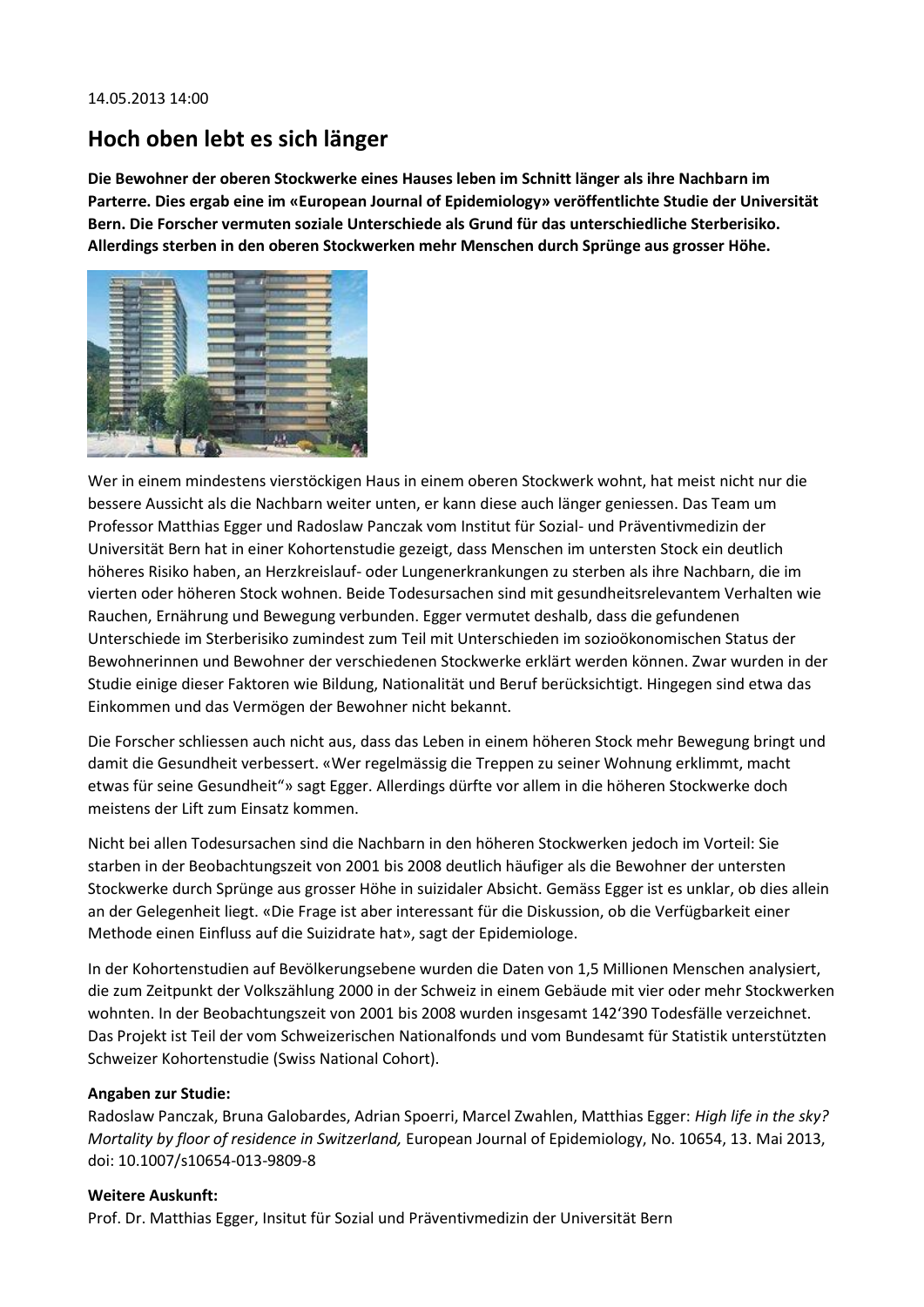Tel: +41 79 239 97 17 (erreichbar heute Dienstag 14.5. ab 14.00h Uhr) Mail: [egger\[at\]ispm.unibe.ch](javascript:linkTo_UnCryptMailto()

Quelle: [Medienmitteilung](http://www.kommunikation.unibe.ch/content/medien/medienmitteilungen/news/2013/hochhaus/index_ger.html) der Universität Bern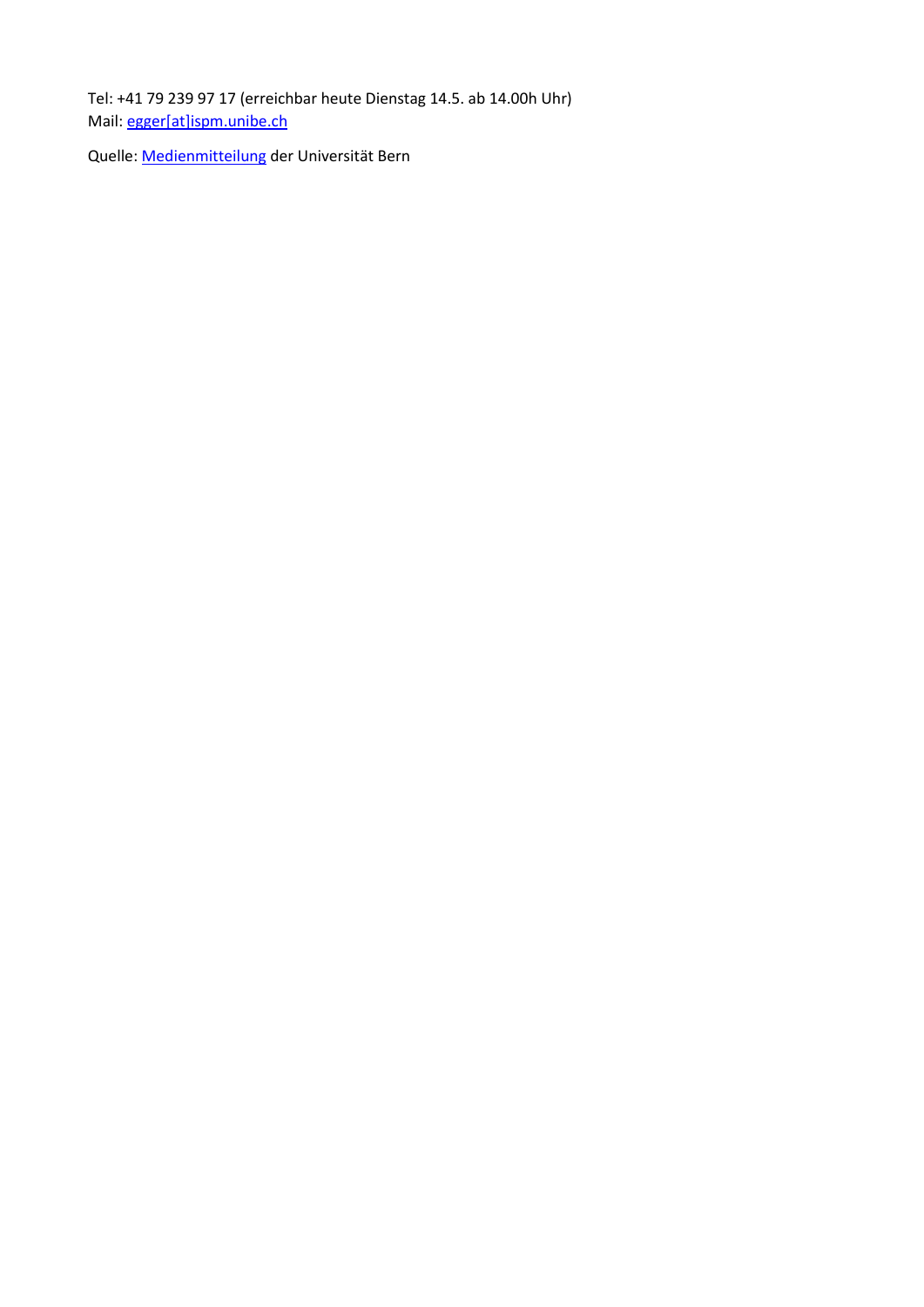# **Researcher allegiance to a specific treatment is associated with larger effects for that treatment in psychotherapy trials**

**A meta-meta-analysis by ISPM and the University of Freiburg, Germany, summarized 30 meta-analytic estimates of the allegiance-outcome association. Across 1700 trials, when researchers preferred a specific treatment, the effects of that treatment were increased. In short, researcher allegiance may bias psychotherapy trials.**



Researcher preferences have been widely discussed as a source of bias in randomized trials of psychotherapy. Early meta-analytic studies found a strong association between researcher allegiance and outcome, which suggested that researcher preferences influence trial outcome. However, more recent findings have been mixed. To resolve the question, researchers at ISPM and the University of Freiburg, Germany, conducted a meta-meta-analysis that synthesized data from 30 meta-analyses and more than 1700 trials. The mean RA-outcome association was r = .26 (95% CI .19 to .33), corresponding to a moderate effect size.

The study suggests that researcher preferences can bias psychotherapy outcome studies. To counter this potential bias, the authors recommend that psychotherapy trials be conducted collaboratively by teams with mixed allegiances. Meta-analysts should take into account the possibility that researcher allegiance causes bias when they discuss their findings.

**Link:** <http://www.sciencedirect.com/science/article/pii/S0272735813000275>

**Source picture:** <http://peoplebrief.blogspot.ch/2012/06/are-you-believer.html>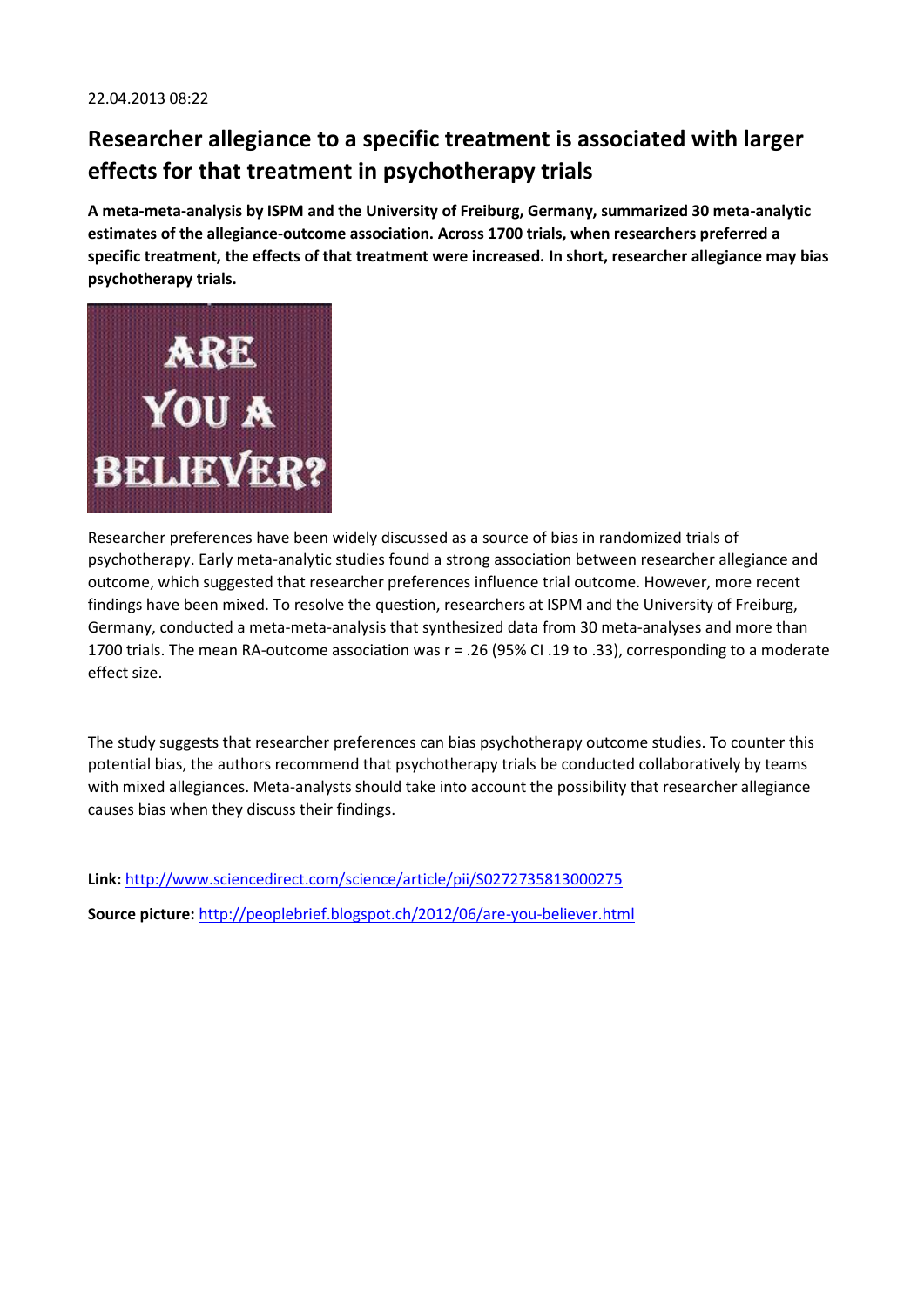# **"Zu Wirkungen und Nebenwirkungen" - premiere of a clinical trial in the theatre setting today**

**Today is the premiere of a clinical trial performed at the Mansarde in the Stadttheater Bern (http://www.livestudie.ch).**



Members of the audience will act as trial participants and staff from ISPM Bern and the Centre for Evolutionary Medicine Zürich will perform random allocation of participants, data collection and statistical analysis in fast motion during the evening. During the second part of the evening, the trial will serve as a vehicle for discussing challenges and promise of clinical research and the notion of uncertainty in science in general.

The project is funded by the Swiss National Science Foundation as part of th[e Agora funding scheme,](http://www.snf.ch/E/funding/science-communication/Pages/agora.aspx) which aims at promoting interaction and dialogue between scientists and the public. People involved from ISPM include Laurent Schwander, Raffaele Battaglia, Jennifer Bäuml, Bruno Da Costa, Vanessa Arn, Sam Iff and Peter Jüni. The premiere is sold out, but a few tickets remain available at the box office of Mansarde. Further performances are planned in Bern, Zürich and Basel. Dates will be communicated in due time at the [project website.](http://www.livestudie.ch/)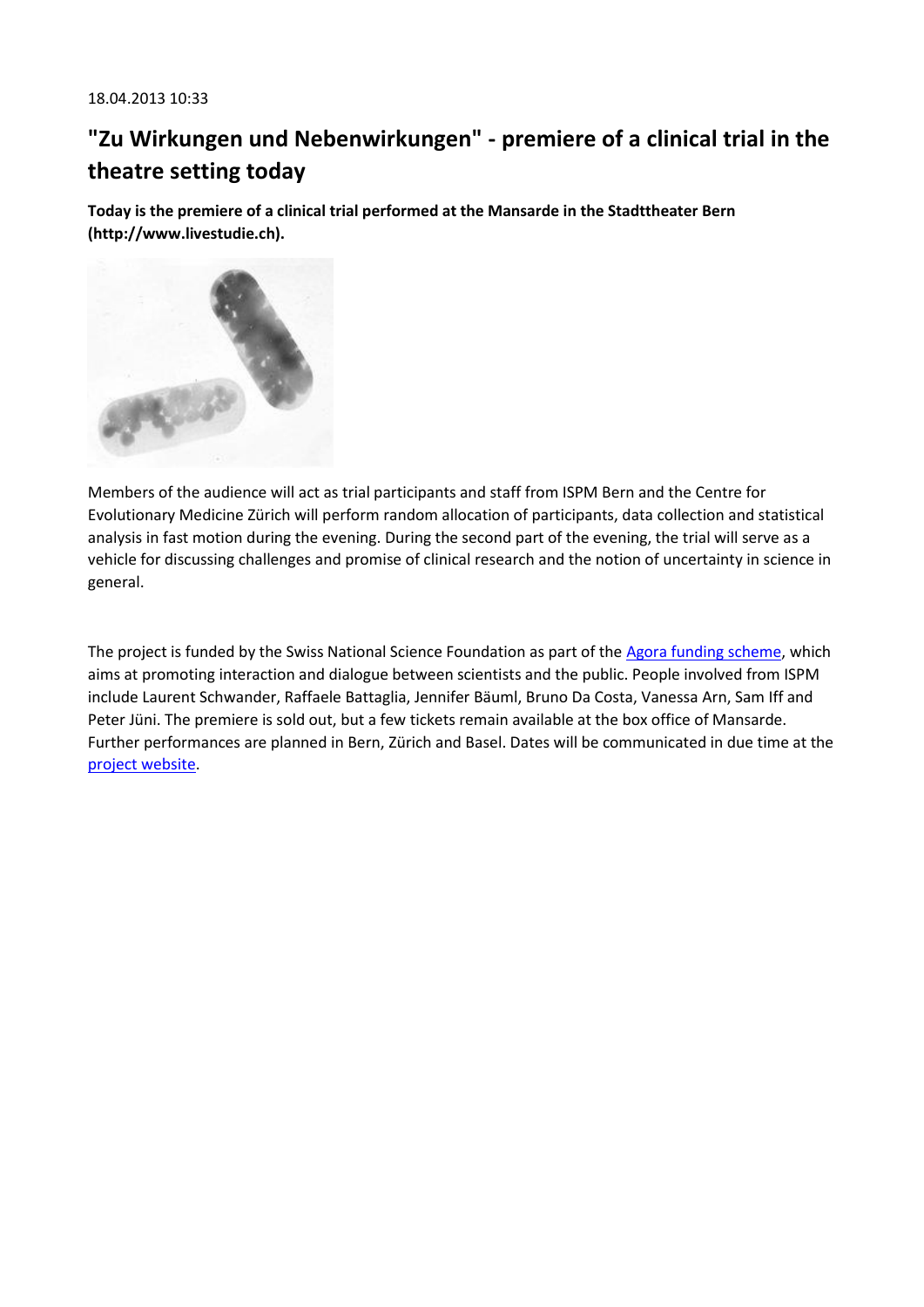# **BESTCILIA: EU-funded project to improve care of Primary Ciliary Dyskinesia**

**Primary Ciliary Dyskinesia (PCD) is a typical orphan disease: diagnosis is often delayed; there is insufficient evidence on treatment effectiveness; and long-term outcomes are largely unknown. BESTCILIA (Better Experimental Screening and Treatment for Primary Ciliary Dyskinesia) is the largest international research program on PCD. The project began in December of 2012, and is funded by the European Union (FP7). BESTCILIA will conduct the first RCT on PCD, and will increase our understanding of the epidemiological and clinical course of the disease, and speed up diagnosis. ISPM Bern leads Work Package 1: "Observational Trials in Primary Ciliary Dyskinesia".**



Primary Ciliary Dyskinesia (PCD) is an orphan lung disease: a rare, genetically heterogeneous disorder resulting from dysfunction of small hair-like organelles (cilia) that clean the upper and lower airways. It can affect multiple organs beside the respiratory system, and may cause serious impairment and lower quality of life. Its prevalence is estimated to be about 1 in 10,000.

Like other orphan diseases, PCD and other disorders of dysmotile cilia are rarely studied. There are some publications on pathology, genetics and diagnostic method, but little data, is available on epidemiology, clinical course throughout life and long-term prognosis. We also lack good data on treatment effectiveness.

Early diagnosis and appropriate treatment of PCD may reduce morbidity and mortality and lower health care costs.

To stimulate research and improve clinical care, in 2006 the European Respiratory Society funded a taskforce on PCD, which included representatives from 26 countries. This taskforce joined forces with an NIH-funded US-PCD-network. In December 2012, BESTCILIA (Better Experimental Screening and Treatment for Primary Ciliary Dyskinesia) emerged from this consortium, funded by the European Union (FP7). Now the largest international research program on PCD, BESTCILIA aims to advance our knowledge about the epidemiology and clinical course of PCD, and to improve both diagnosis and treatment.

ISPM Bern (Claudia Kuehni) is leading Work Package 1 (WP 1), "Observational Trials in Primary Ciliary Dyskinesia", which will collect all available cross-sectional and longitudinal observational data on PCD and then conduct an individual patient data meta-analysis. WP 1 will answer pertinent questions on the spectrum and severity of disease and it's evolution over lifetime. WP 2 (Heymut Omran, Münster, D) will build an international PCD registry, to monitor trends in incidence, management and outcomes. WP3 (Panayiotis Yiallouros, Nicosia, CY) will improve clinical practice in PCD by introducing standardized diagnostic testing in European countries where this is not yet available. WP4 (Jane Lucas, Southampton, UK) will establish PCD-specific health-related quality of life questionnaires as an outcome measure for future research. WP5 (Kim Nielsen, Kopenhagen, DK) will undertake the first randomized clinical trial on PCD.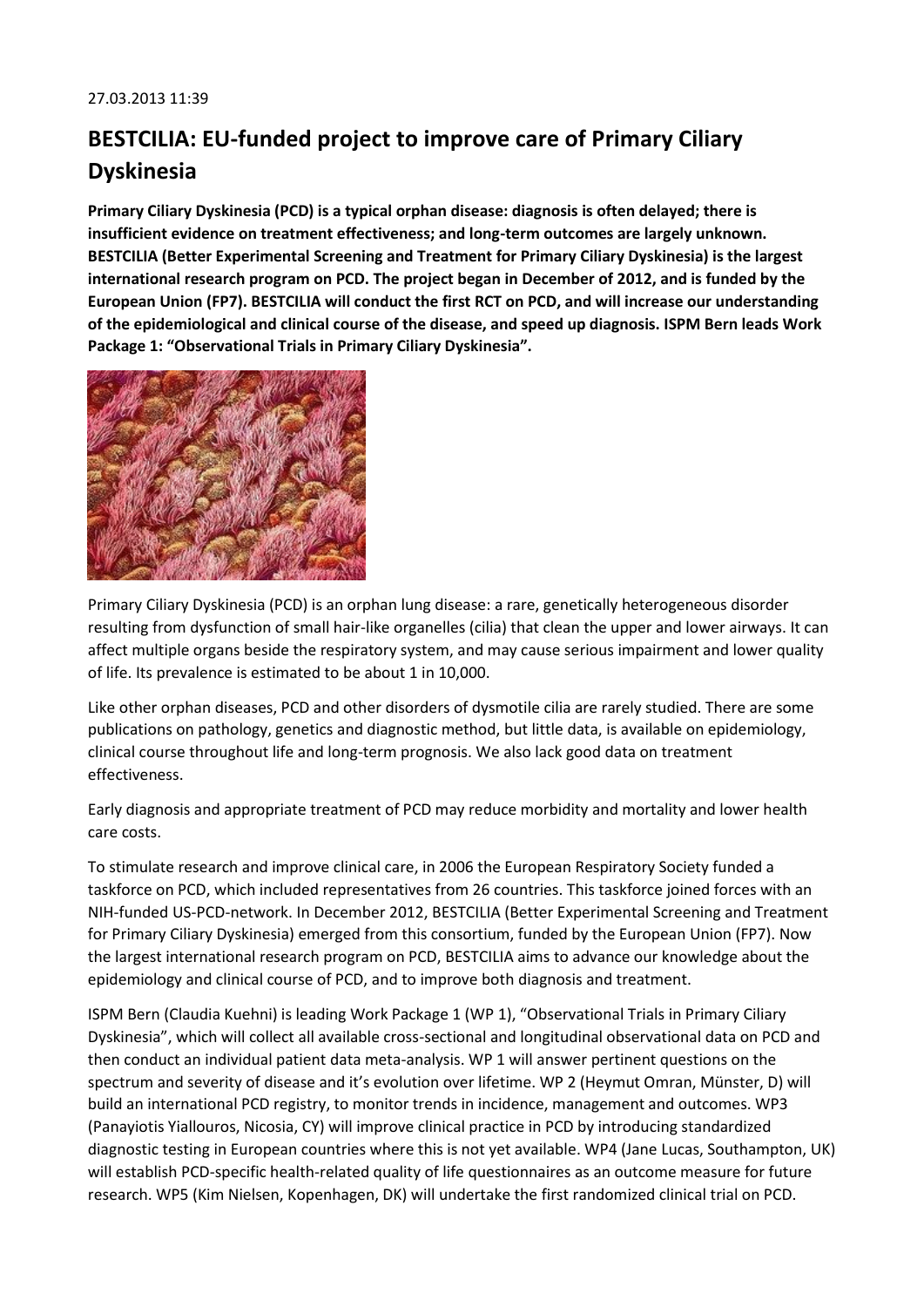BESTCILIA's kick-off meeting took place in March 2013, on Cyprus. Researchers and patient organizations participated. Because the patient population in each country is small, international collaboration is necessary if we are to learn more about this disease, effectively power future clinical trials and improve our understanding of PCD.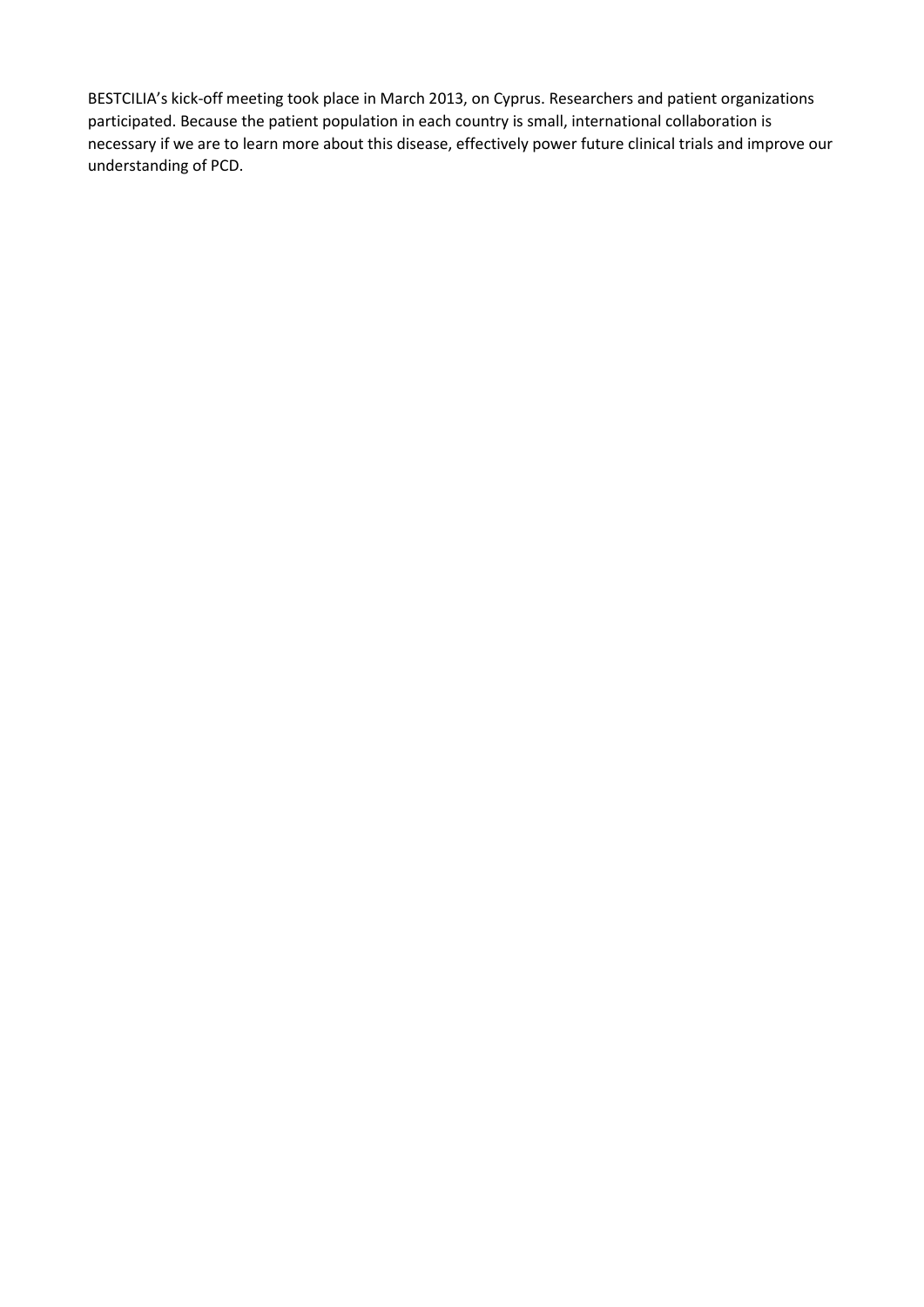#### 21.03.2013 09:00

## **Das neue Humanforschungsgesetz - Implikationen und Herausforderungen**

**Informationsveranstaltung Montag, 6. Mai 2013 Inselspital Bern, Auditorium Rossi**



Am 1. Januar 2014 wird das Bundesgesetz über die Forschung am Menschen (Humanforschungsgesetz, HFG) in Kraft treten. Das neue HFG regelt erstmalig die Forschung am Menschen umfassend. Es wird weitreichende Veränderungen auf die Durchführung der Forschung am Menschen nach sich ziehen, unter anderem durch die Einführung einer risikobasierten Regulierung klinischer Versuche.

Die Veranstaltung dient der Einführung in die neuen Regulierungen der Forschung am Menschen, welche mit Inkraftsetzung des neuen Humanforschungsgesetzes anfangs 2014 für die ganze Schweiz gelten werden. Die Veranstaltung bietet die Möglichkeit, sich einen Überblick über die neuen Rahmenbedingungen zu verschaffen und die wichtigsten Neuerungen mit Fachleuten zu diskutieren.

Es stehen folgende Präsentationen auf dem Programm (PDFs der Präsentationen sind mit den Namen verlinkt):

- Struktur und Geltungsbereich des neuen HFG. [Christoph Jenni \(BAG\)](http://www.ispm.ch/fileadmin/doc_download/CTU/hfg-event/2_CTU_BE_Symposium_2013_HFG-Grundlagen_JEC_II.pdf)
- Die Risikokategorisierung von Studien[. Andri Christen \(BAG\)](http://www.ispm.ch/fileadmin/doc_download/CTU/hfg-event/3_CTU_BE_Symposium_Kategorisierung_20130506.pdf)
- Welche Auswirkungen hat das neue HFG auf meine Studie[? Brigitte Meier \(BAG\)](http://www.ispm.ch/fileadmin/doc_download/CTU/hfg-event/4_CTU_BE_Symposium_Auswirkung_20130506.pdf)
- Das neue Portal für klinische Studien[. Stephanie Züllig \(BAG\)](http://www.ispm.ch/fileadmin/doc_download/CTU/hfg-event/5_CTU_BE_Symposium_Portal_20130506.pdf)
- Institutionelle Implikationen. [Peter Brauchli \(SAKK\),](http://www.ispm.ch/fileadmin/doc_download/CTU/hfg-event/7_SAKK_Peter_Brauchli.pdf) [Niklaus Tüller \(KEK Bern\)](http://www.ispm.ch/fileadmin/doc_download/CTU/hfg-event/6_KEK_Bern__Niklaus_Tueller.pdf) und Sven Trelle (CTU [Bern\)](http://www.ispm.ch/fileadmin/doc_download/CTU/hfg-event/8_HFG_CTUBern_20130506_Sven_Trelle.pdf)

Am 11. November 2013 findet eine zweite vertiefende Veranstaltung zum Thema statt.

Weitere Informationen finden Sie im [Programm-PDF.](http://www.ispm.ch/fileadmin/doc_download/News/news_0313_Das_neue_HFG_Infoveranstaltung_6-6-2013_Bern.pdf)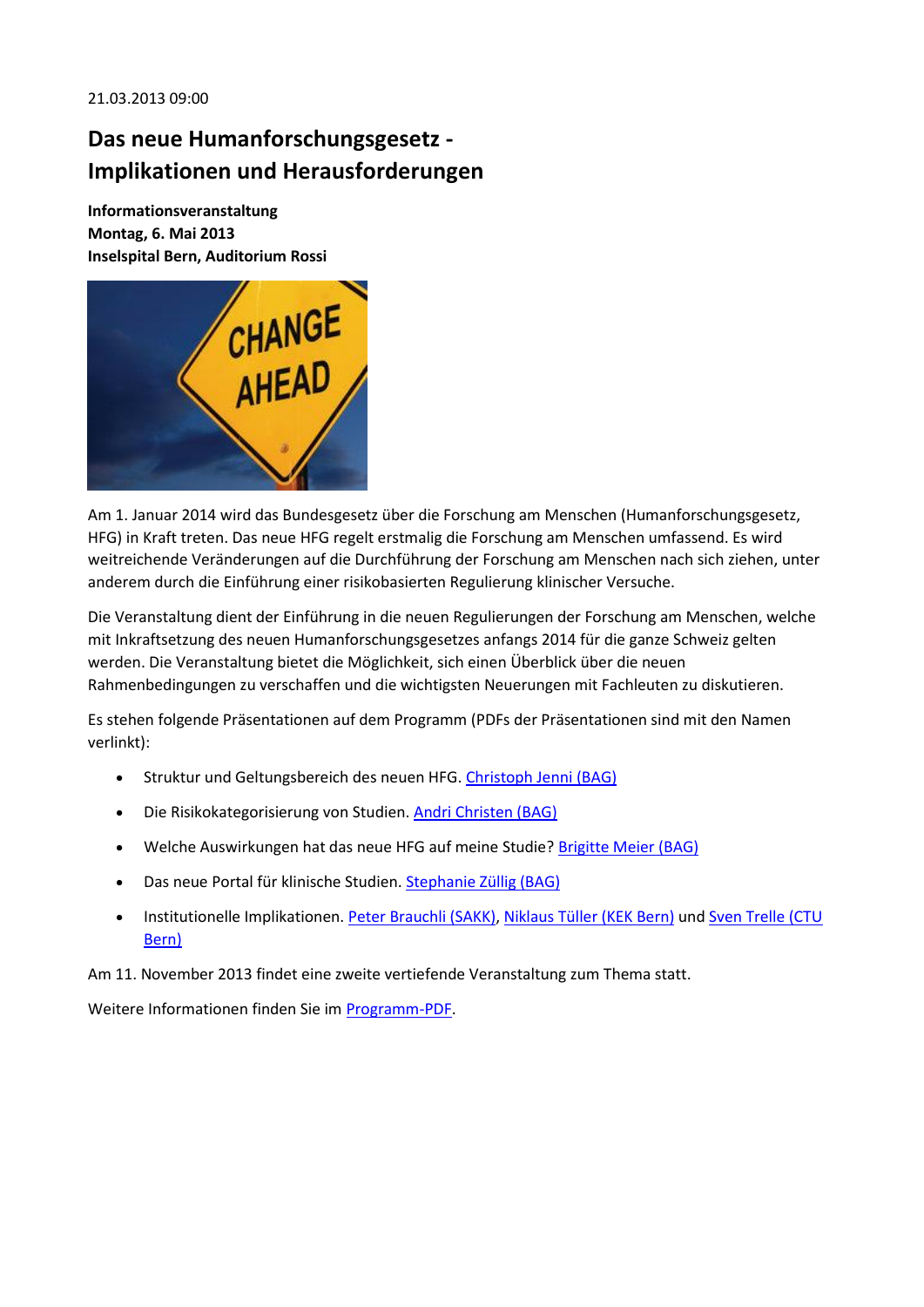# **Results from PC trial reported in this week's New England Journal of Medicine**

**In this week's issue, the New England Journal of Medicine reports results of two randomized trials comparing percutaneous closure of a patent foramen ovale against medical treatment in patients with stroke but no clear cause (PC and RESPECT trials).**



In about one third of young patients who suffered a stroke, no clear cause can be identified. In about 50% of these patients, a patient foramen ovale is found as a potential cause of embolic events, compared with about 25% in the general population. It was therefore hypothesized that percutaneous closure of the patient foramen ovale might prevent future embolic events in such patients.

The PC trial was led by the Departments of Cardiology and Neurology at Inselspital and CTU and ISPM Bern. The RESPECT trial was led by centers in the US.

Taken together, the two trials suggest that percutaneous closure might be effective in reducing recurrent strokes. Controversy remains, however, and extended follow-up will be needed for both trials to understand whether currently observed trends translate into robust evidence.

See **Issue of March 21, 2013** for trials and accompanying editorial.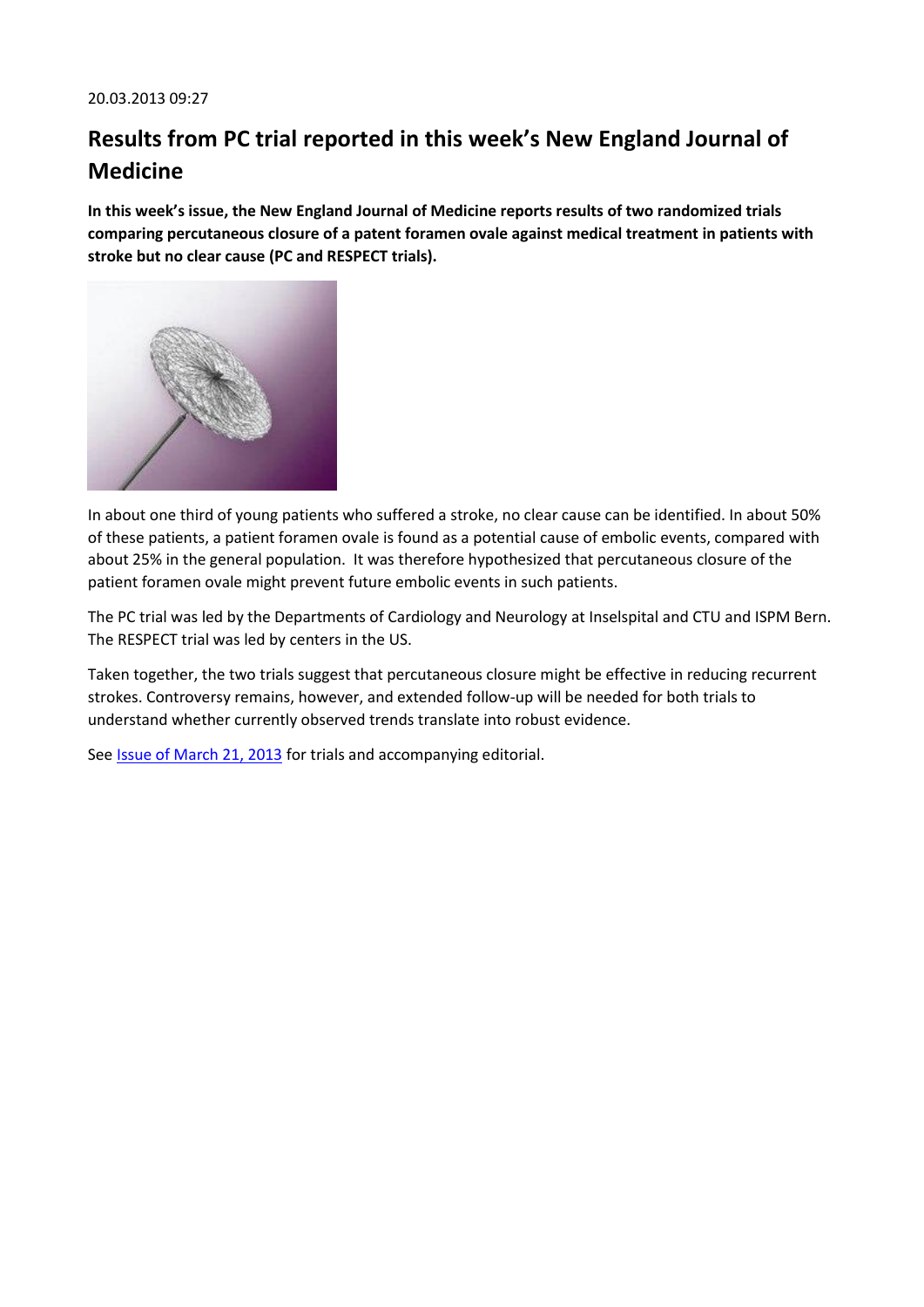# **HIV/TB host-pathogen relationship: insights from molecular epidemiology**

**A research team led by ISPM's Lukas Fenner found that the host-pathogen relationship in tuberculosis is disrupted by HIV infection.**



Human tuberculosis (TB) caused by Mycobacterium tuberculosis kills 1.5 million people each year. M. tuberculosis has been affecting humans for millennia suggesting that different strain lineages may be adapted to specific human populations. The combination of a particular strain lineage and its corresponding patient population can be classified as sympatric (e.g. Euro-American lineage in Europeans) or allopatric (e.g. East-Asian lineage in Europeans). Lukas Fenner and a team from ISPM, the Swiss Tropical and Public Health Institute and the Swiss HIV Cohort Study hypothesized that infection with the human immunodeficiency virus (HIV), which impairs the human immune system, will interfere with this hostpathogen relationship. The team performed a nation-wide molecular-epidemiological study of HIV-infected and HIV-negative TB patients between 2000 and 2008 in Switzerland. They found that HIV infection was associated with the less adapted allopatric lineages among patients born in Europe, and this was not explained by social or other patient factors such as increased social mixing in HIV-infected individuals. Strikingly, the association between HIV infection and less adapted M. tuberculosis lineages was stronger in patients with more pronounced immunodeficiency. The observation was replicated in a second independent panel of M. tuberculosis strains collected during a population-based study in the Canton of Bern. Published in PLoS Genetics (see link below), the study provides evidence that the sympatric hostpathogen relationship in TB is disrupted by HIV infection. Further information about the project can be found on the project website [\(www.tb-network.ch](http://www.tb-network.ch/)). The study was also highlighted in "The Evolution & Medicine Review" ([evmedreview.com\)](http://evmedreview.com/).

Citation: Fenner L, Egger M, Bodmer T, Furrer H, Ballif M, et al. (2013) HIV Infection Disrupts the Sympatric Host–Pathogen Relationship in Human Tuberculosis. PLoS Genet 9(3): e1003318. <http://www.plosgenetics.org/article/info%3Adoi%2F10.1371%2Fjournal.pgen.1003318>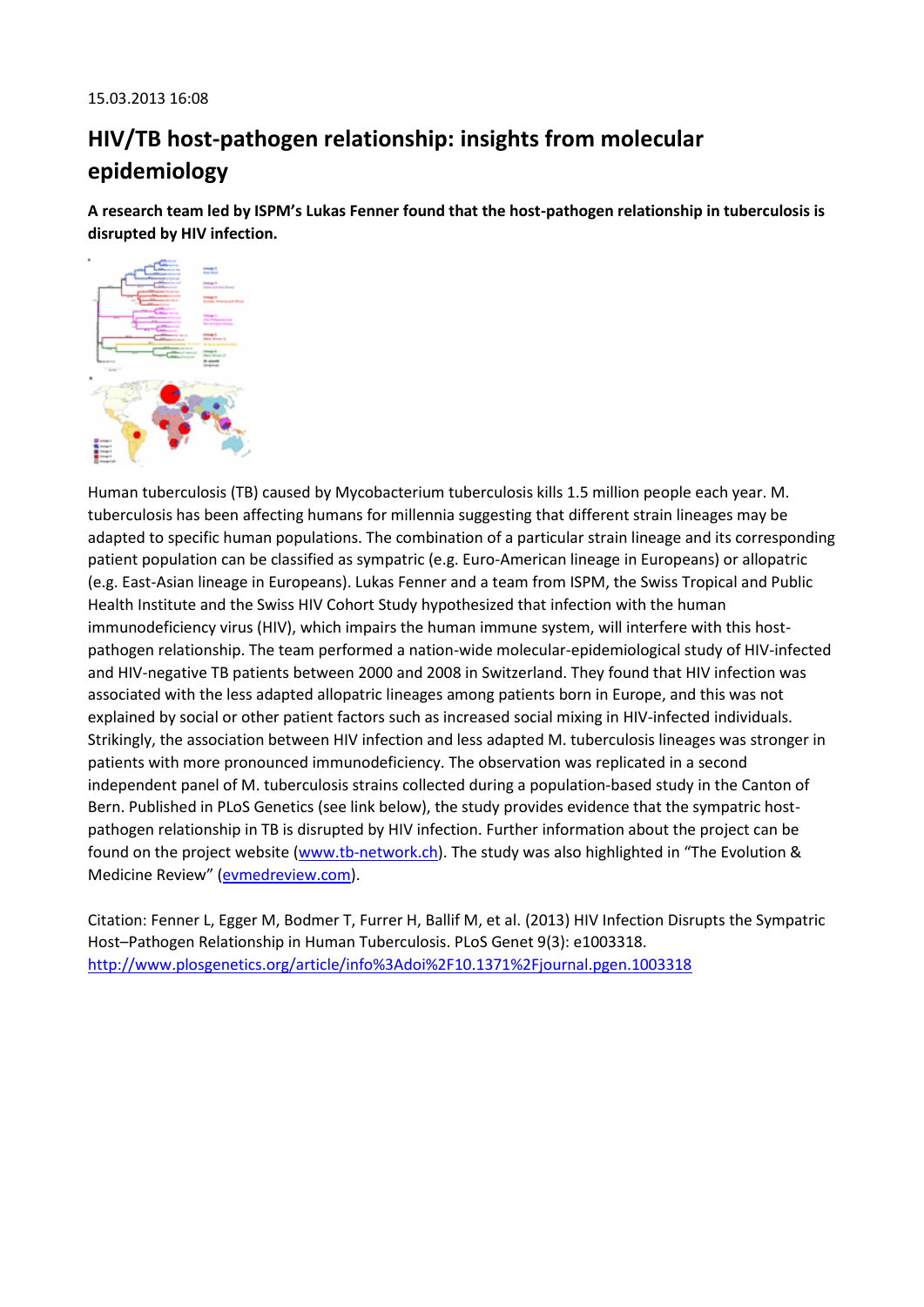## **Nine PhDs awarded in 2012**

**Each of our nine PhDs was supervised by ISPM Bern senior staff and completed work in epidemiology, biostatistics and health sciences. See below for abstracts and publication lists.**



**[Bindu Kalesan:](http://www.ispm.ch/fileadmin/doc_download/News/News_0313_Bindu_Kalesan.pdf)** Modeling time-to-event data in estimating effectiveness and safety in interventional cardiology

**[Bruno da Costa:](http://www.ispm.ch/fileadmin/doc_download/News/News_0313_Bruno_da_Costa.pdf)** Summarizing and expressing treatment effects in meta-analyses of trials with continuous outcomes

**[Corina Rüegg:](http://www.ispm.ch/fileadmin/doc_download/News/News_0313_Corina_Ruegg.pdf)** Physical Activity and Physical Function in Long-Term Survivors of Childhood Cancer

**[Janneke Heijne:](http://www.ispm.ch/fileadmin/doc_download/News/News_0313_Janneke_Heijne.pdf)** Control of sexually transmitted Chlamydia trachomatis transmission

**[Monika Bachmann:](http://www.ispm.ch/fileadmin/doc_download/News/News_0313_Monika_Bachmann.pdf)** Health behaviour change in smokers: Five articles on the development of smoking behaviour

**[Oliver Fuchs:](http://www.ispm.ch/fileadmin/doc_download/News/News_0313_Oliver_Fuchs.pdf)** The Impact of Genes and the Environment on Respiratory Morbidity in Infants and Children

**[Pippa Scott:](http://www.ispm.ch/fileadmin/doc_download/News/News_0313_Pippa_Scott.pdf)** Pneumococcal and measles vaccines: systematic reviews and meta-analyses

**[Sereina Herzog:](http://www.ispm.ch/fileadmin/doc_download/News/News_0313_Sereina_Herzog.pdf)** Mathematical modelling for the timing of progression from Chlamydia trachomatis infection to pelvic inflammatory disease

**[Thomas Munder:](http://www.ispm.ch/fileadmin/doc_download/News/News_0313_Thomas_Munder.pdf)** Meta-analyses on risks of bias in randomized controlled trials of psychotherapy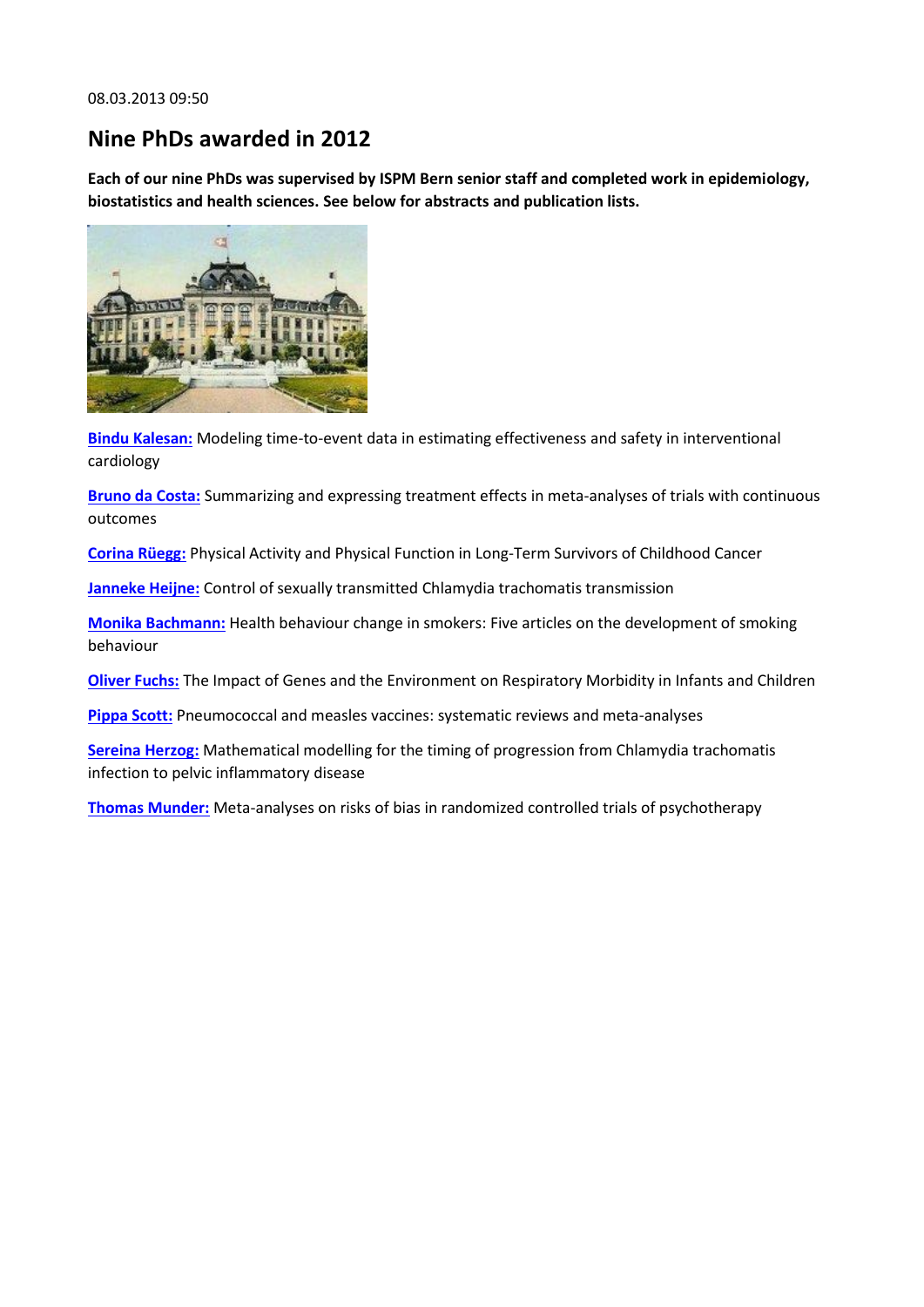# **SwissTransMed calls for proposals to launch translational research platforms**

**Research proposals for translational research platforms are solicited by the National Steering Group of SwissTransMed, on behalf of the Rectors' Conference of the Swiss Universities (CRUS).**



[SwissTransMed](http://www.swisstransmed.ch/) is a network of platforms that will translate scientific discoveries to practical clinical applications and treatments, and vice versa. Each will include basic and clinical scientists, engineers, clinicians and students in all relevant fields, who will work together to develop disease models, new diagnostic approaches, prevention strategies and therapies ("from bench to bedside"). Platforms will run until 2016, when they will be evaluated for continuation of funding.

Proposals should focus on a specific medical field or clinical topic (e.g., joint replacement in orthopedic surgery or inherited conditions in pediatrics). Selection is competitive; a maximum of six proposals will be funded.

The deadline for submission of [applications](http://www.swisstransmed.ch/) is May 30, 2013.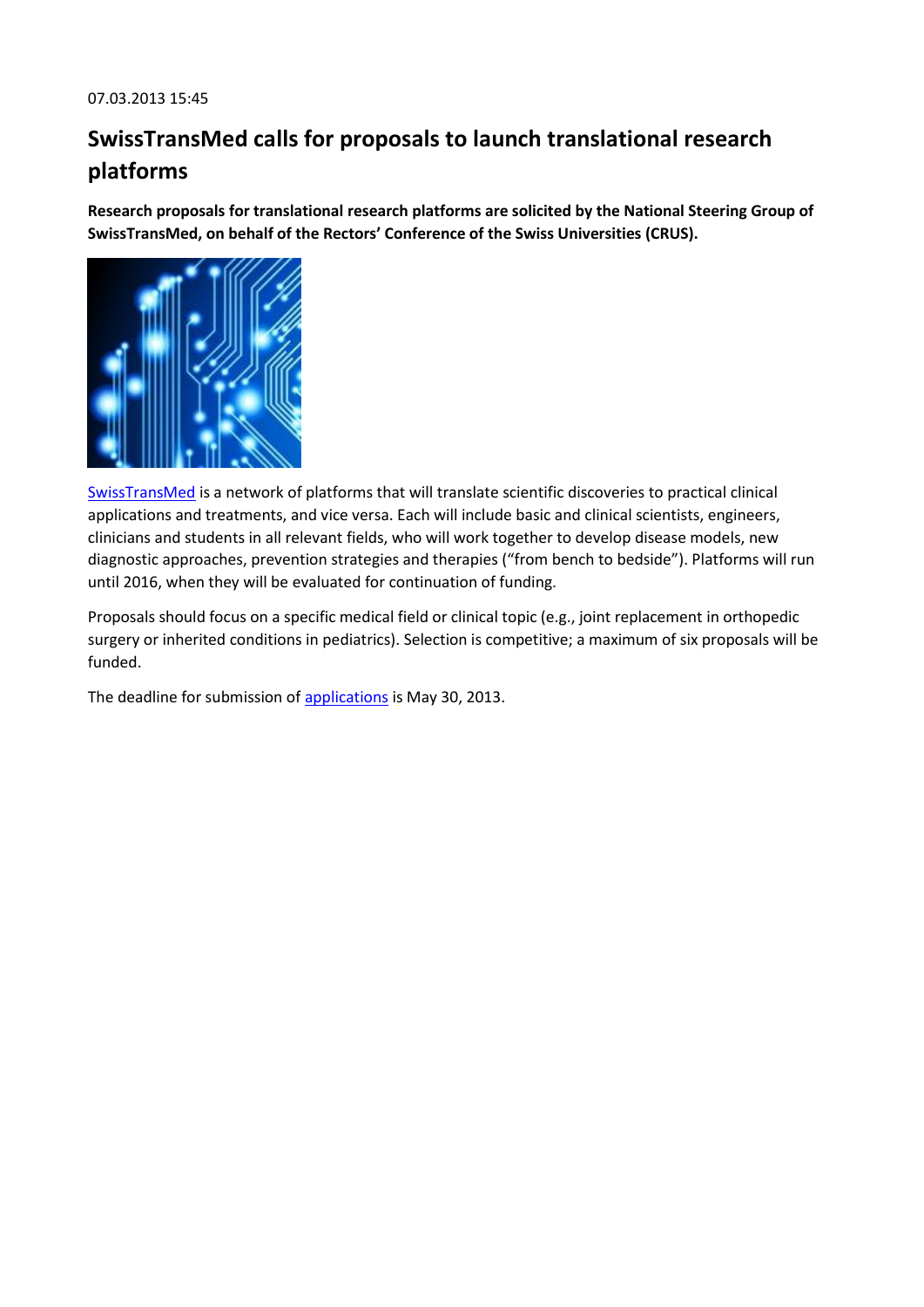## **PTSD: The Futile Search for the "Quick Fix"**

**Kali Tal was invited to write a Guest Blog on PTSD by Scientific American, and it is featured on their website.**



Posttraumatic Stress Disorder (PTSD) is a stress disorder caused by exposure to trauma. In the U.S., approximately 10% of women and 4% of men suffer from PTSD. Tal's article questions the effectiveness of short-term therapies for treating the majority of PTSD patients. Over 80% of those with PTSD have comorbid disorders like depression, substance abuse, and anxiety disorder, which make the problem much harder to treat, but those with comorbid disorders are most frequently excluded from clinical trials of short-term treatments. For most PTSD patients, the disorder will be chronic and requires long-term management. Tal discusses the political, social and economic conditions under which short-term treatments are developed and sold, and the interests of the military, pharmaceutical companies and insurance companies in claiming that short-term therapies are the answer for PTSD. Tal promotes a longer view, focused both on managing PTSD as a chronic condition, and on violence prevention.

Kali received assistance from Jürgen Barth, who advised her about PTSD trials and clinical research.

Kali Tals Guest Blog on PTSD: <http://blogs.scientificamerican.com/guest-blog/2013/02/26/ptsd-the-futile-search-for-the-quick-fix/>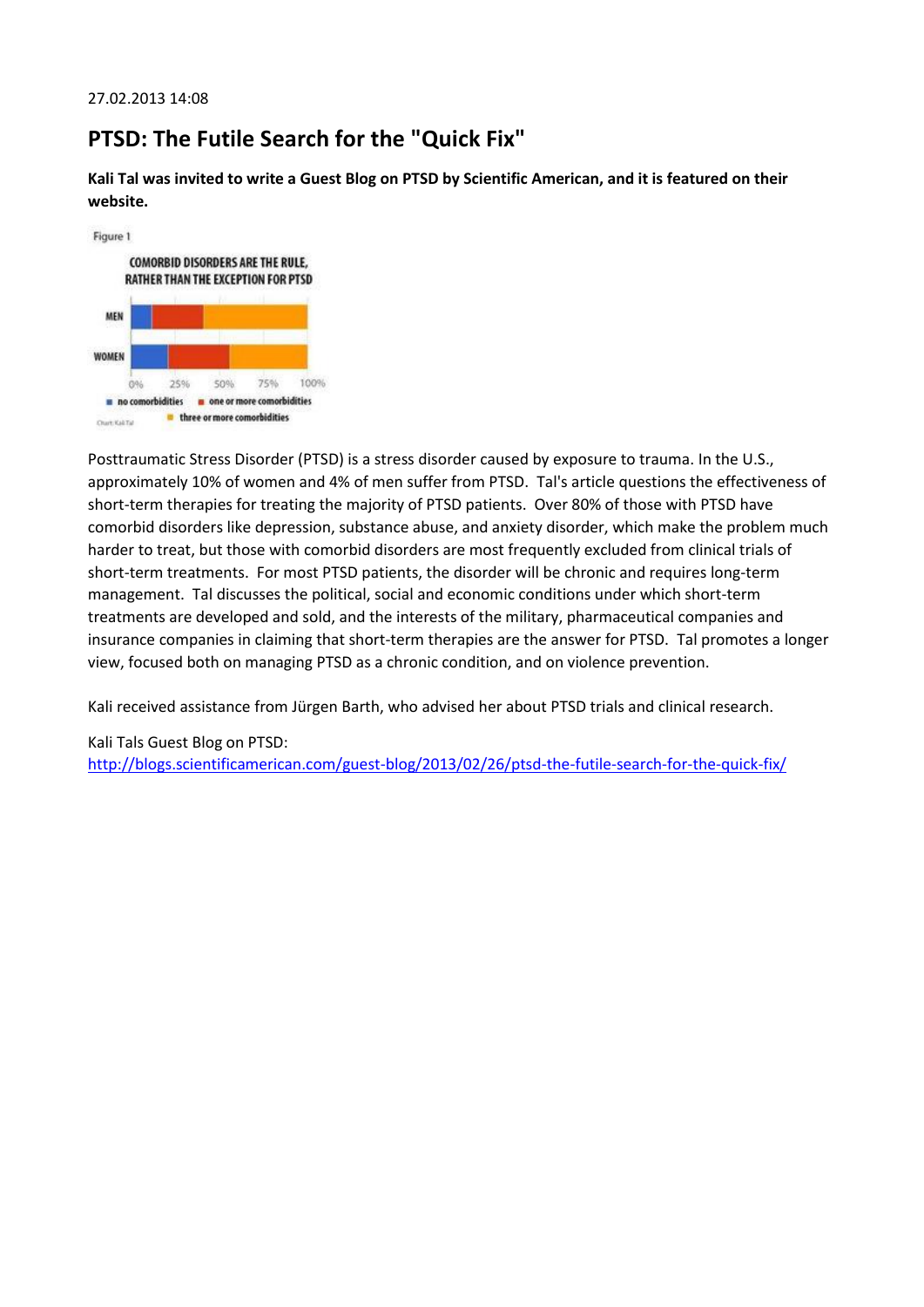## **Tödliche Familiendramen kommen in allen sozialen Schichten vor**

**Tötungsdelikte innerhalb von Familien mit anschliessendem Selbstmord des Täters kommen in der Schweiz in allen sozialen Schichten etwa gleich häufig vor. Stressige Lebenssituationen wie Scheidungen, befristeter Aufenthaltsstatus oder enge Wohnverhältnisse sind Risikofaktoren, wie eine Studie der Universität Bern zeigt. Die Häufigkeit dieser – meist von Männern mit Schusswaffen begangenen – Delikte hat aber in den vergangenen 20 Jahren nicht zugenommen.**



Rund sechs bis sieben tödliche Familiendramen gibt es pro Jahr in der Schweiz. Nun hat eine Gruppe um Radoslaw Panczak und Professor Matthias Egger des Instituts für Sozial- und Präventivmedizin der Universität Bern in einer Kohortenstudie über den Zeitraum 1991 bis 2008 erstmals die Risikofaktoren untersucht. Wie die im Januar in der Fachzeitschrift «PLoS ONE» veröffentlichten Resultate zeigen, hat sich die Häufigkeit solcher tödlichen Dramen in diesem Zeitraum nicht verändert.

Die Geschlechterrolle ist bei den Tötungsdelikten mit anschliessendem Suizid des Täters klar verteilt: In über 93 Prozent der untersuchten Fälle waren die Täter männlich, 84 Prozent der Opfer waren weiblich. In drei Viertel aller Familiendramen brachte ein Mann seine Ehefrau um, in weiteren acht Prozent tötete er neben der Frau auch ein oder mehrere Kinder.

Die Altersverteilung zeigt bei den Tätern Spitzen um 45 und 75 Jahre. «Neben den klassischen Eifersuchtsdramen gibt es in der älteren Generation auch Täter, die ihre schwer kranke Ehefrau aus Überforderung oder aus Mitleid töten», sagt Matthias Egger. Geschiedene Männer waren häufiger Täter als verheiratete, Nichtreligiöse häufiger als Katholiken. Keinen Einfluss hatte die Anwesenheit von Kindern im Haushalt, die Sprache oder eine städtische oder ländliche Umgebung.

Die Studie fand keinen Zusammenhang zwischen der sozialen Schicht und der Häufigkeit von tödlichen Familiendramen. Weder Bildung noch Beruf hätten laut den Forschenden einen Einfluss. Die Nationalität spielt ebenfalls keine Rolle. Mit einer Ausnahme: Ausländer mit einer befristeten Aufenthaltsbewilligung waren häufiger Täter. «Auch andere stressige Lebenssituationen wie Scheidungen oder enge Wohnverhältnisse erhöhen das Risiko», sagt Egger.

### **Fast immer Schusswaffen verwendet**

Tatwaffe war in über 85 Prozent der Fälle eine Schusswaffe. Ob es sich dabei um Militärwaffen handelt, konnten die Forschenden nicht eruieren, da diese Angaben in den Sterbestatistiken fehlen. Laut Egger zeigen jedoch internationale Studien einen starken Zusammenhang zwischen der Verfügbarkeit von Schusswaffen und der Anzahl Familiendramen in einem Land. Die Zahl der Familiendramen in der Schweiz sei gemessen an der Einwohnerzahl höher als in anderen europäischen Staaten. Präventivmediziner Egger ist daher überzeugt: «Mit einem eingeschränkten Zugang zu Waffen könnten Familiendramen verhindert werden.»